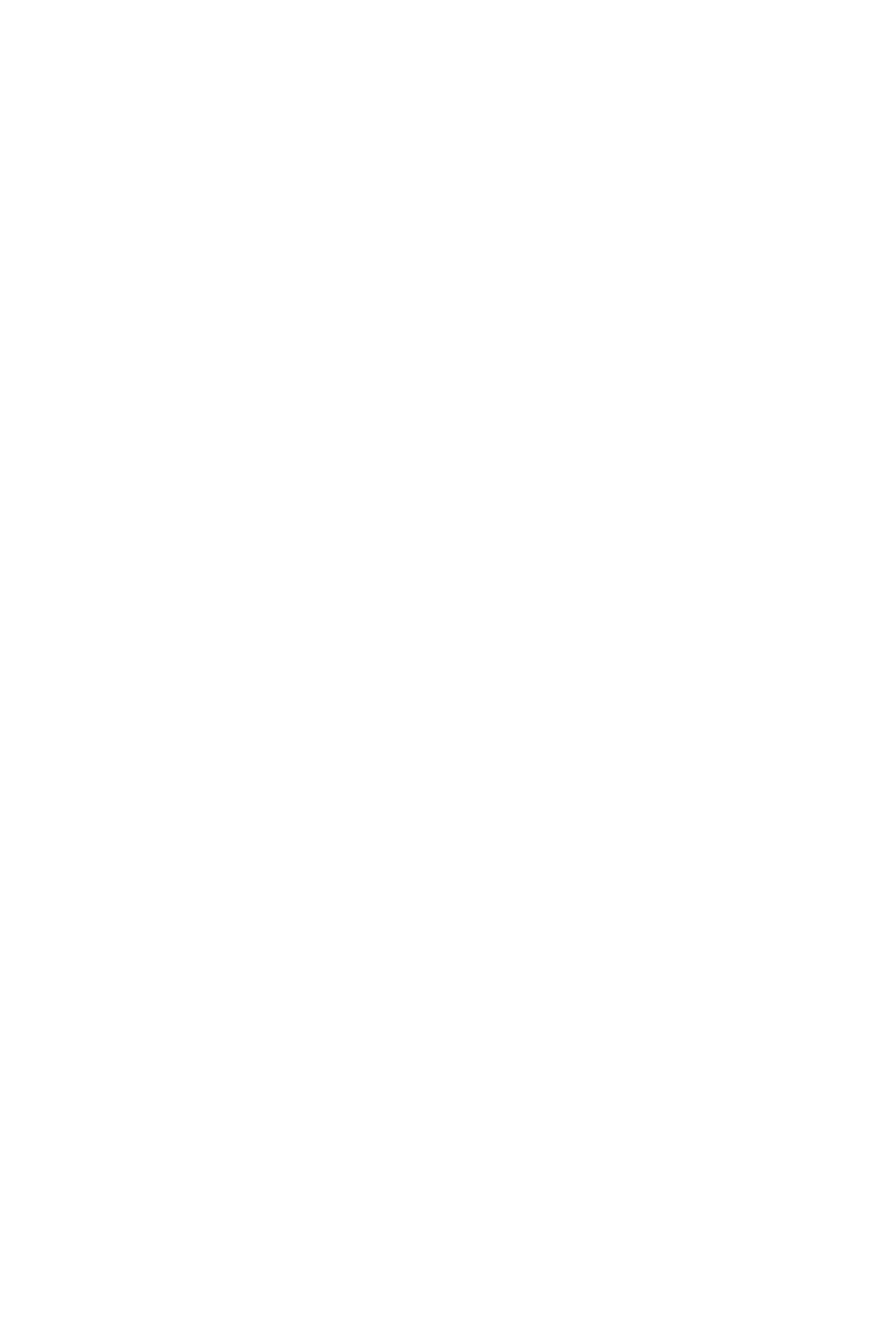# *Celebrating a Century of Ecumenism*

# Exploring the Achievements of International Dialogue

*In Commemoration of the Centenary of the 1910 Edinburgh World Missionary Conference*

*Edited by*

John A. Radano

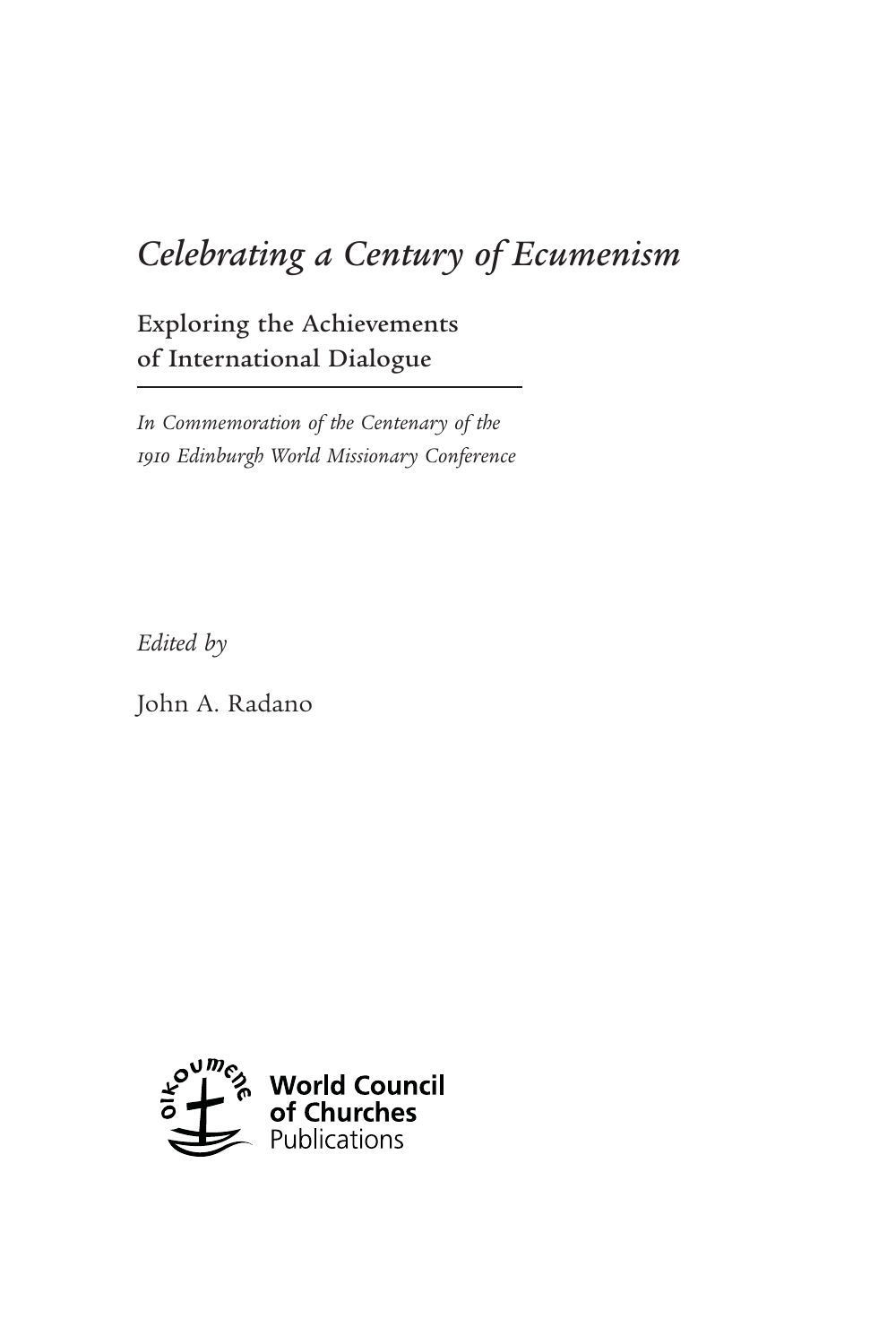CELEBRATING A CENTURY OF ECUMENISM Exploring the Achievements of International Dialogue

This publication is undertaken in collaboration with Wm. B. Eerdmans Publishing Co., Grand Rapids, Michigan, U.S.A. Copyright © 2012 John A. Radano. All rights reserved. Except for brief quotations in notices or reviews, no part of this book may be reproduced in any manner without prior written permission from the publisher. Write: publications@wcc-coe.org.

*WCC Publications is the book publishing programme of the World Council of Churches. Founded in 1948, the WCC promotes Christian unity in faith, witness and service for a just and peaceful world. A global fellowship, the WCC brings together more than 349 Protestant, Orthodox, Anglican and other churches representing more than 560 million Christians in 110 countries and works cooperatively with the Roman Catholic Church.*

*Opinions expressed in WCC Publications are those of the authors.*

ISBN: 978-2-8254-1572-6

World Council of Churches 150 route de Ferney, P.O. Box 2100 1211 Geneva 2, Switzerland http://publications.oikoumene.org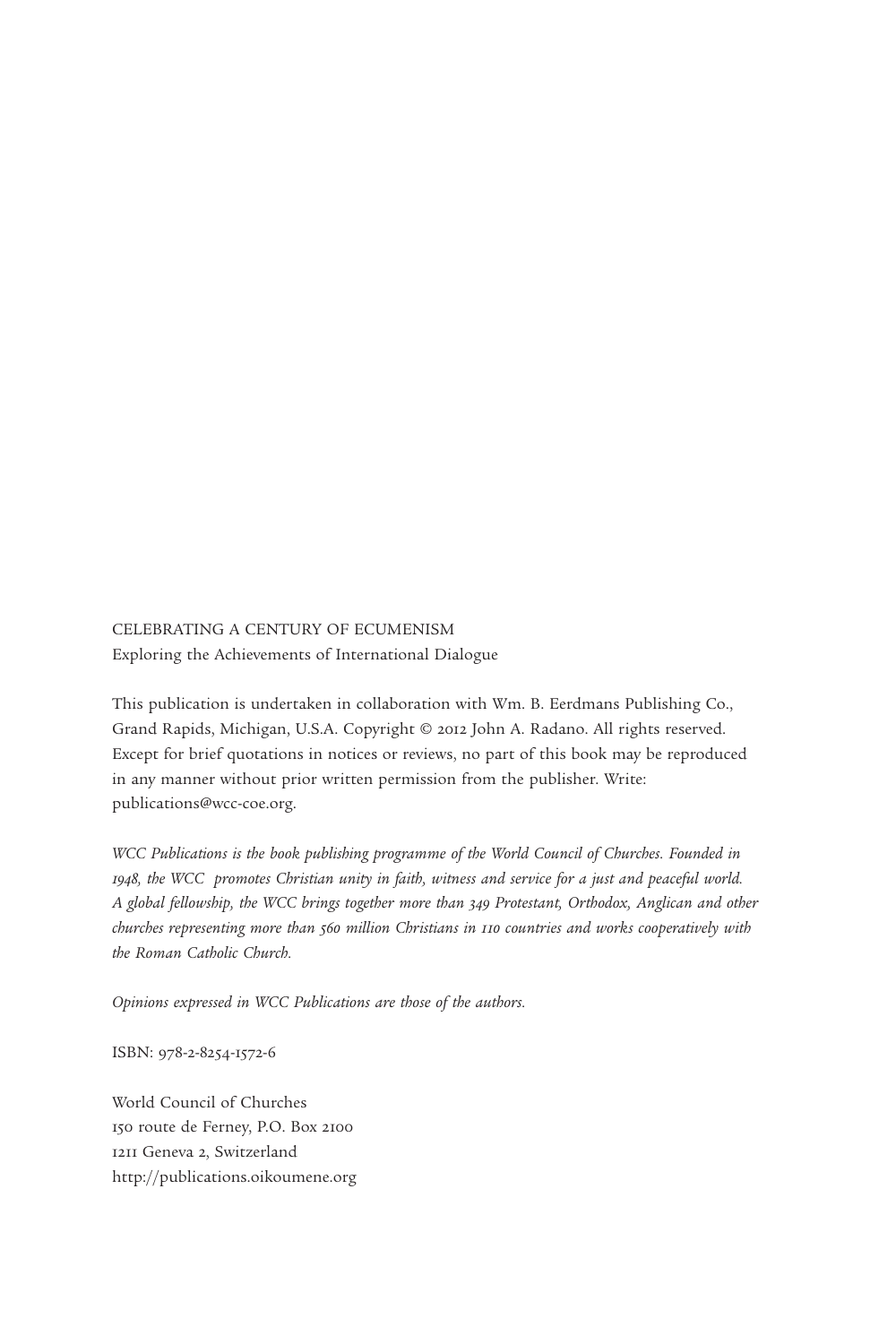# Contents

| Foreword                                                                              | ix    |
|---------------------------------------------------------------------------------------|-------|
| Walter Cardinal Kasper                                                                |       |
| Acknowledgments                                                                       | xi    |
| Abbreviations                                                                         | xiii  |
| Perspective: With Gratitude for a Century of Ecumenism                                | XV    |
| Introduction                                                                          | xviii |
| Part I: Achievements of International Multilateral Dialogue                           | I     |
| I. Achievements and Limits of the<br>World Council of Churches<br>S. Wesley Ariarajah | 3     |
| 2. The World Council of Churches:<br>An Orthodox Perspective<br>Peter C. Bouteneff    | 15    |
| 3. Faith and Order: Achievements of Multilateral Dialogue<br>Mary Tanner              | 24    |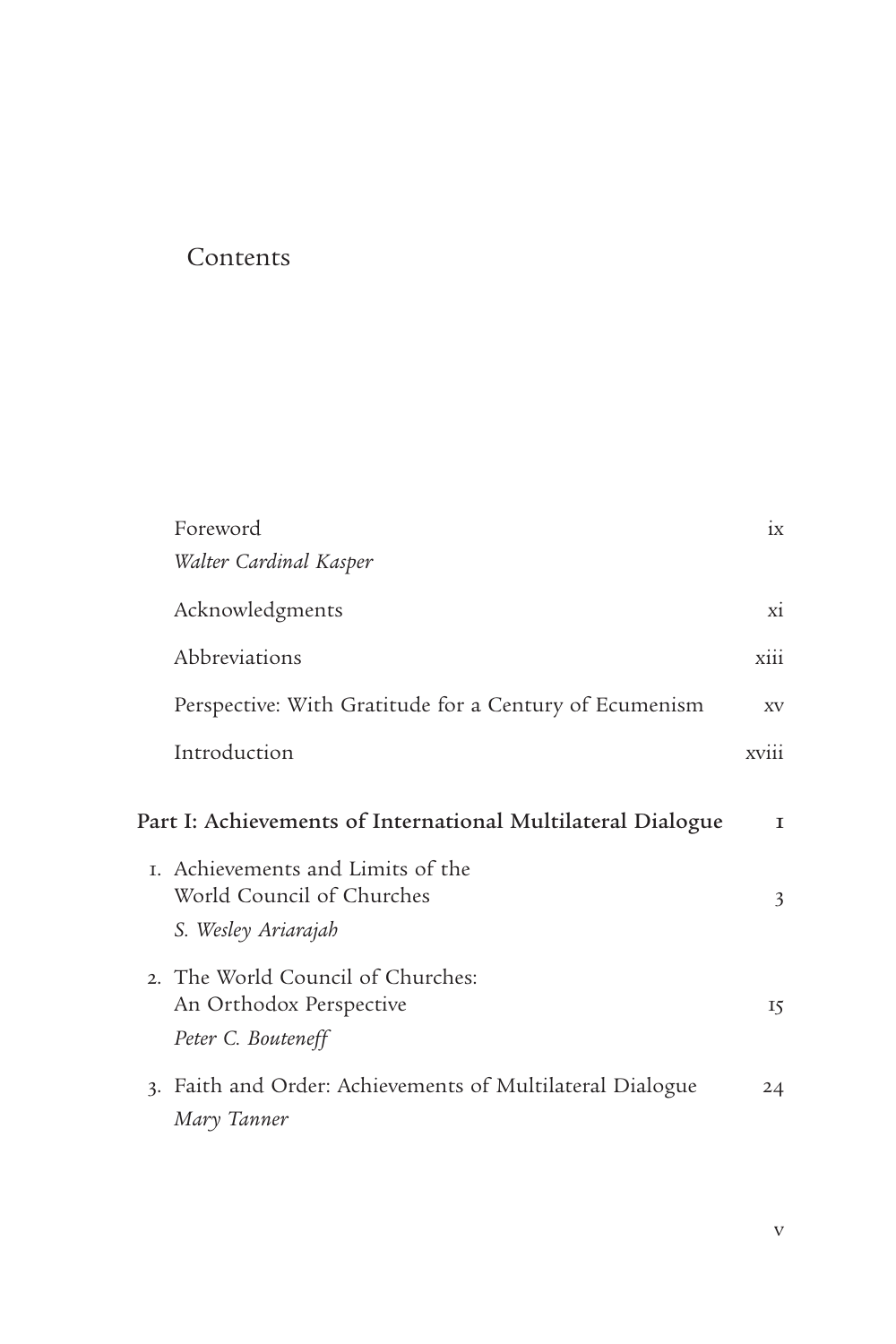| 4. The Achievements of Faith and Order:<br>A Catholic Perspective                                                                                                                | 38         |
|----------------------------------------------------------------------------------------------------------------------------------------------------------------------------------|------------|
| William Henn, OFM Cap                                                                                                                                                            |            |
| Part II: Achievements of International Bilateral Dialogue<br>following the Second Vatican Council                                                                                | 53         |
| LUTHERAN-ROMAN CATHOLIC DIALOGUE (FROM 1967)                                                                                                                                     |            |
| 5. Lutheran-Roman Catholic World-Level Dialogue:<br>Selected Remarks<br>Jared Wicks, SJ                                                                                          | 55         |
| 6. The History, Methodology, and Implications<br>for Ecumenical Reception of the Apostolicity Study of the<br>Lutheran-Roman Catholic International Dialogue<br>William G. Rusch | 77         |
| METHODIST-ROMAN CATHOLIC INTERNATIONAL DIALOGUE<br>(FROM 1967)                                                                                                                   |            |
| 7. Methodist-Roman Catholic International Dialogue:<br>Mutual Reassessment in a New Context<br>Geoffrey Wainwright                                                               | 93         |
| 8. Church as Koinonia in the Methodist-Roman Catholic<br>International Dialogue<br>Lorelei F. Fuchs, SA                                                                          | 105        |
| ANGLICAN-ROMAN CATHOLIC INTERNATIONAL DIALOGUE<br>(FROM 1970)                                                                                                                    |            |
| 9. Achievements of ARCIC and IARCCUM<br>Donna Geernaert, SC                                                                                                                      | <b>I22</b> |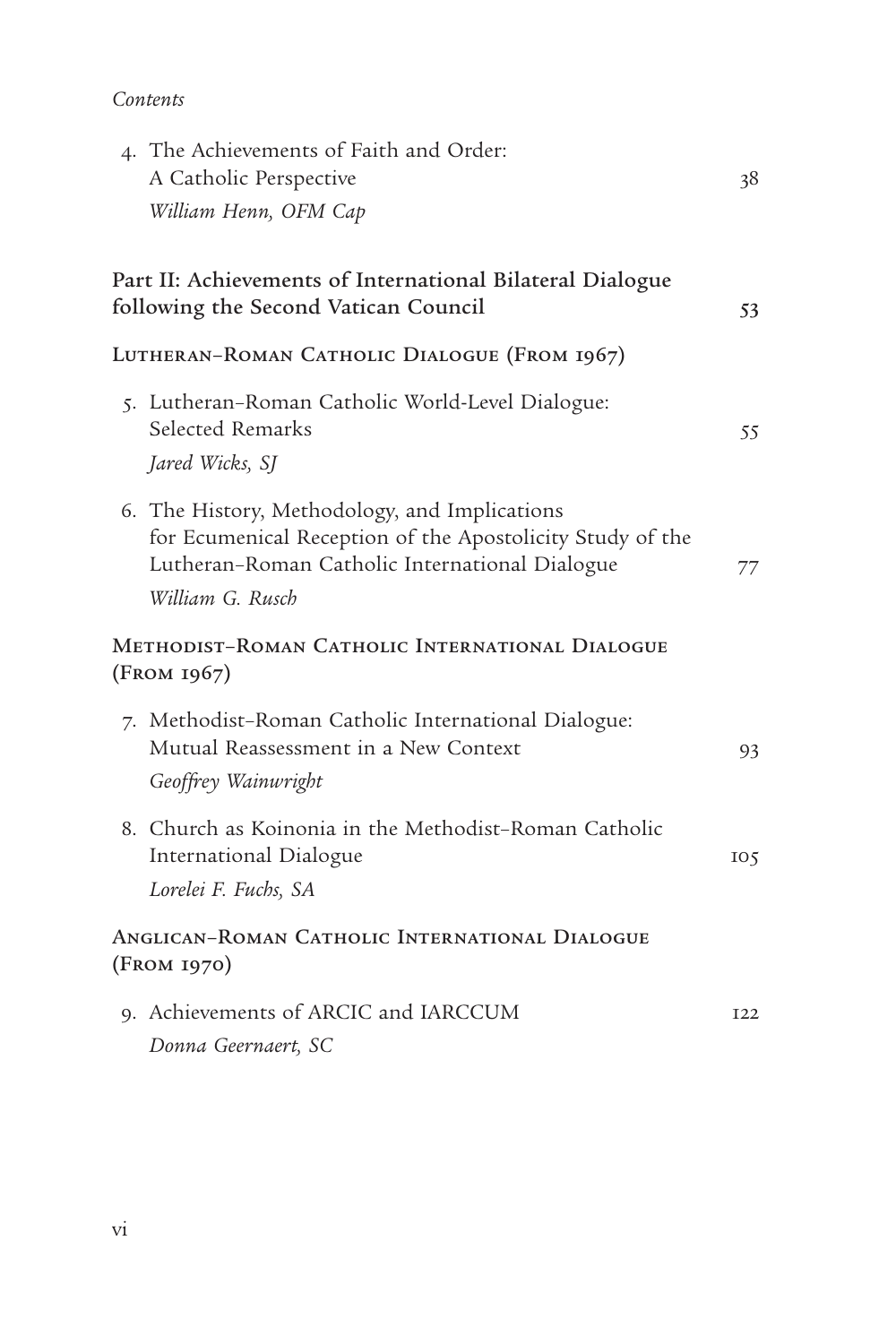| Contents |
|----------|
|----------|

|     | REFORMED-ROMAN CATHOLIC INTERNATIONAL DIALOGUE<br>(FROM 1970)                                                                                        |     |
|-----|------------------------------------------------------------------------------------------------------------------------------------------------------|-----|
|     | IO. Perspectives on Christ, the Church, and Christian<br>Social Witness<br>John A. Radano                                                            | 142 |
|     | PENTECOSTAL-ROMAN CATHOLIC INTERNATIONAL DIALOGUE<br>(FROM 1972)                                                                                     |     |
| II. | The Achievements of the Pentecostal-Catholic<br>International Dialogue<br>Cecil M. Robeck Jr.                                                        | 163 |
|     | 12. Pentecostal-Catholic International Dialogue:<br>A Catholic Perspective<br>Ralph Del Colle                                                        | 195 |
|     | EVANGELICAL-ROMAN CATHOLIC INTERNATIONAL DIALOGUE<br>(FROM 1977)                                                                                     |     |
|     | 13. Evangelical-Roman Catholic International Dialogue:<br>Opening New Frontiers<br>Jeffrey Gros, FSC                                                 | 2T8 |
|     | DISCIPLES OF CHRIST-ROMAN CATHOLIC INTERNATIONAL<br>DIALOGUE (FROM 1977)                                                                             |     |
|     | 14. Disciples of Christ-Roman Catholic International<br>Commission for Dialogue: Sharing the Fruits<br>Margaret O'Gara                               | 236 |
|     | EASTERN ORTHODOX-ROMAN CATHOLIC DIALOGUE<br>(FROM 1980)                                                                                              |     |
|     | 15. The Joint International Commission for Theological<br>Dialogue between the Catholic Church and the<br>Orthodox Church<br>Ronald G. Roberson, CSP | 249 |
|     |                                                                                                                                                      |     |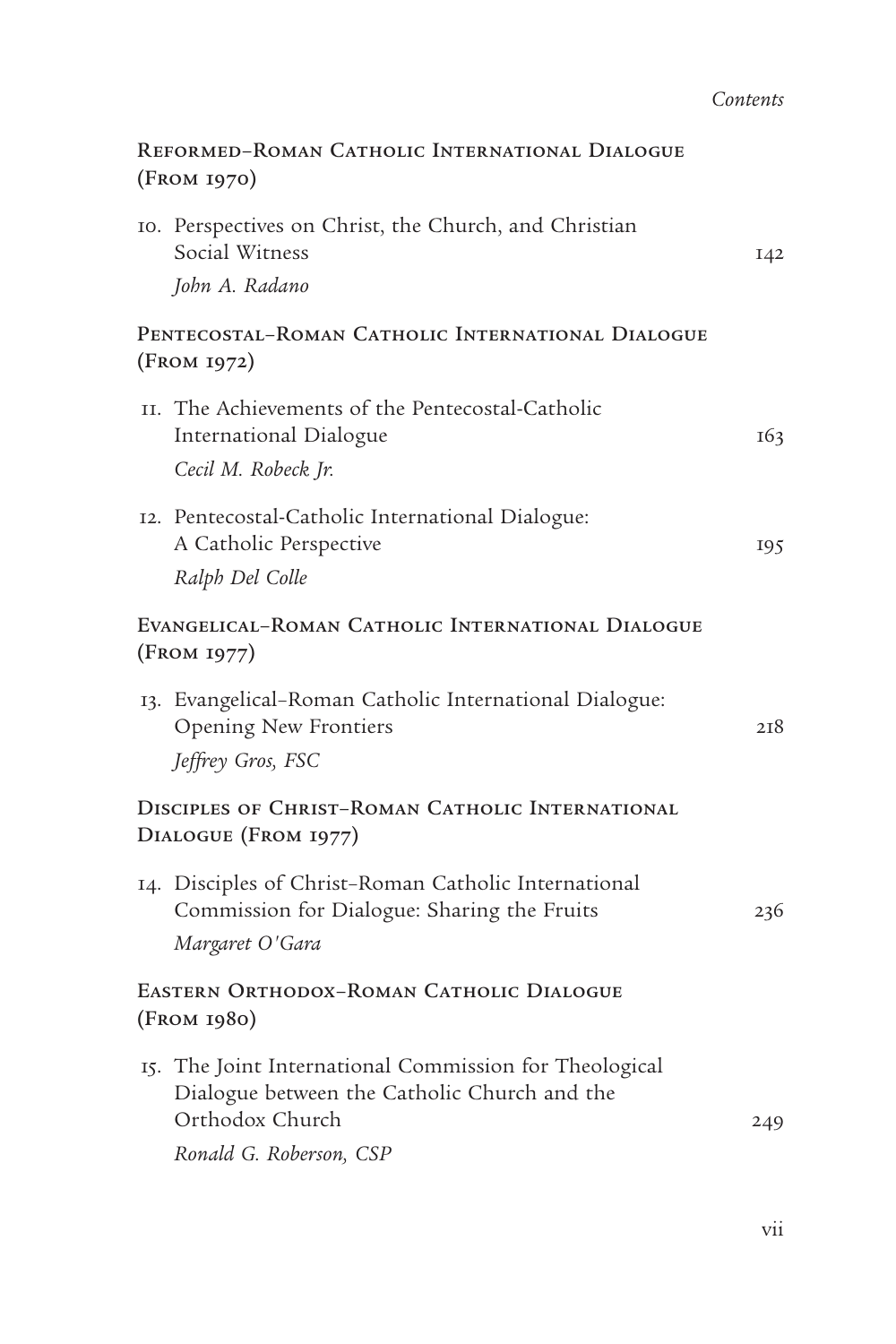### *Contents*

| BAPTIST-ROMAN CATHOLIC DIALOGUE (FROM 1984)                                                               |     |
|-----------------------------------------------------------------------------------------------------------|-----|
| 16. Two Phases of Baptist-Roman Catholic International<br>Theological Conversations<br>Susan K. Wood, SCL | 264 |
| <b>MENNONITE-ROMAN CATHOLIC INTERNATIONAL DIALOGUE</b><br>(FROM 1998)                                     |     |
| 17. Catholics and Mennonites in Search of "the Spirit of<br>Unity in the Bond of Peace"<br>Helmut Harder  | 283 |
| ORIENTAL ORTHODOX-ROMAN CATHOLIC INTERNATIONAL<br>DIALOGUE (FROM 2003)                                    |     |
| 18. Oriental Orthodox-Catholic International Dialogue<br>Ronald G. Roberson, CSP                          | 304 |
| Contributors                                                                                              | 315 |
| Index of Names                                                                                            | 319 |
| Index of Subjects and Major Themes                                                                        | 32I |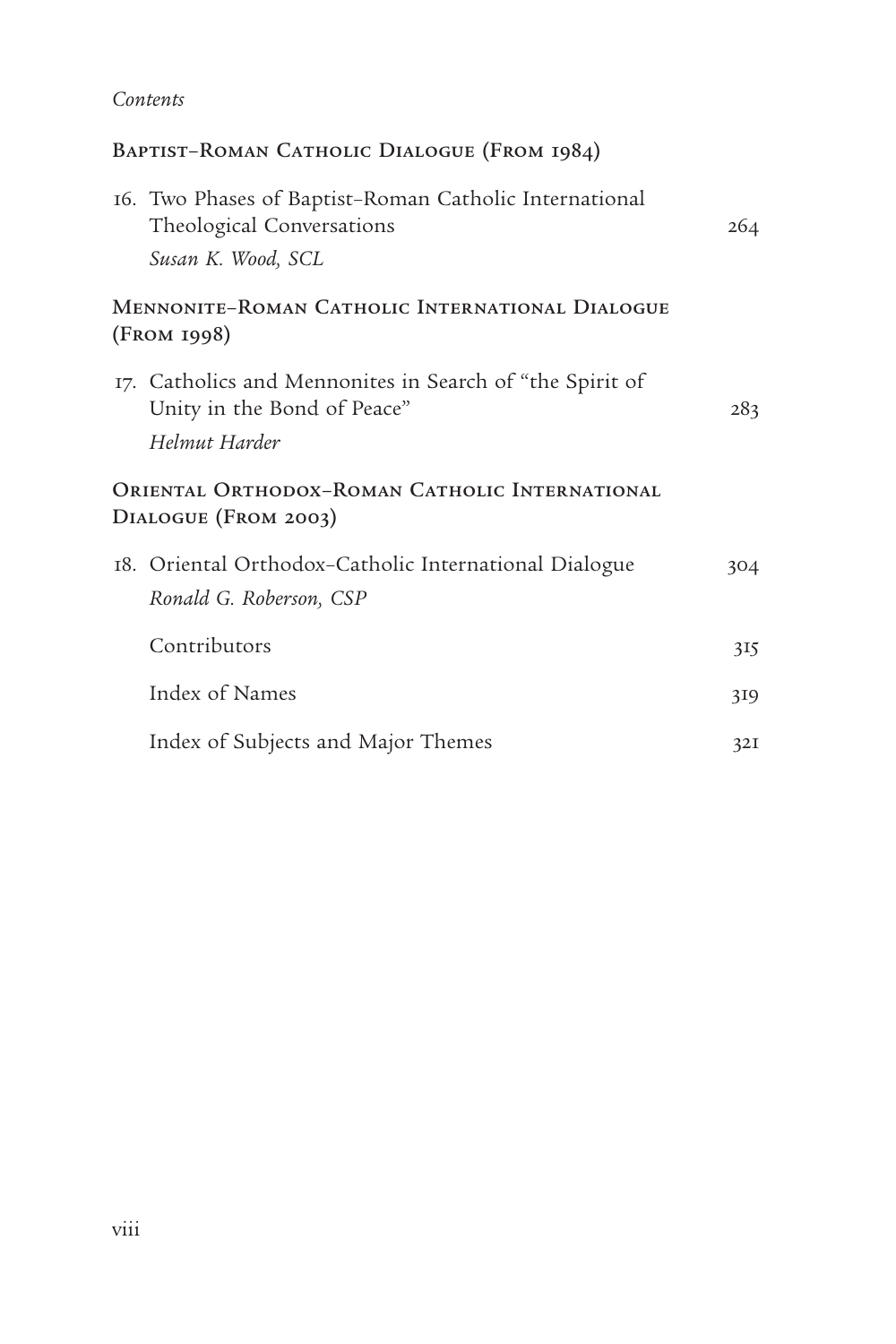### Foreword

With two world wars and two totalitarian systems, the twentieth century was a dark century. The ecumenical movement, which can now look back with gratitude on 100 years, was a light-filled countermovement to the bloody and tragic conflicts. It brought closer together once more churches and their people who had been separated and often hostile for centuries, and thus contributed to peace in the world.

It is appropriate, then, to pause and ask: What have we achieved? Where are we now? Where are we going?

This present volume shows in an exemplary manner that, on the challenging but also encouraging basis of Jesus' prayer "that they may all be one," in the 100 years since the World Mission Conference in Edinburgh in 1910 we have, with God's help, achieved far more than the participants of the conference dared to hope or were able to imagine. Therefore, in spite of all that has not yet been achieved, we still have reason to be thankful.

The numerous ecumenical documents that are expertly presented and analyzed in this volume demonstrate convincingly the high degree of commonality that already exists, in shared faith in the one God and one Lord Jesus Christ who binds us together as brothers and sisters in the community of the one Holy Spirit. We have not achieved the full visible unity of all Christians; but worldwide Christendom, with Catholic, Protestant, and Orthodox Christians, and Christians in the Anglican Communion and in the Free Churches, has drawn closer together. Despite all the barriers that still exist, it sees itself as a community of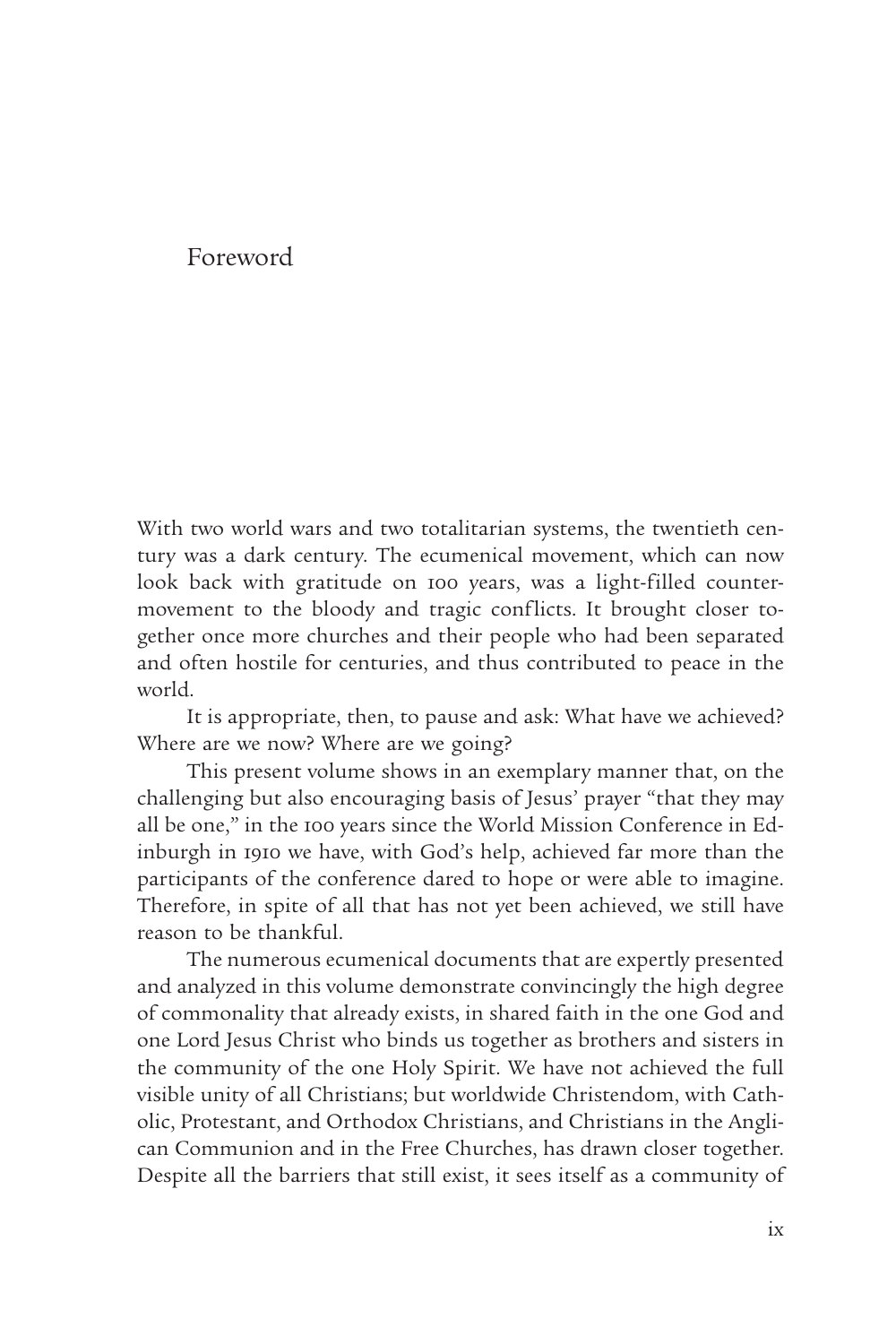#### *Walter Cardinal Kasper*

brothers and sisters in Jesus Christ, and understands its duty to bear witness to fraternity and justice and peace between all people in today's world, which despite globalization is torn between the many poor and the few rich countries.

The path to the full unity of all Christians is nowhere near its end. But what has been achieved in the ecumenical century that lies behind us can give us courage and confidence that what the spirit of God has initiated will continue in the new century in a rapidly changing world, in ways that we human beings cannot predict. Here the present volume can provide us with assistance and guidance.

To all who have collaborated in this I express my appreciation and sincere thanks. I hope that this important publication will find many attentive readers, and that they will be encouraged not to cease building bridges of understanding between Christians, and to walk the path of unity in friendship and fraternal cooperation for the peace of the world.

Cardinal Walter Kasper *Em. President of the Pontifical Council for Christian Unity Rome, November 2011*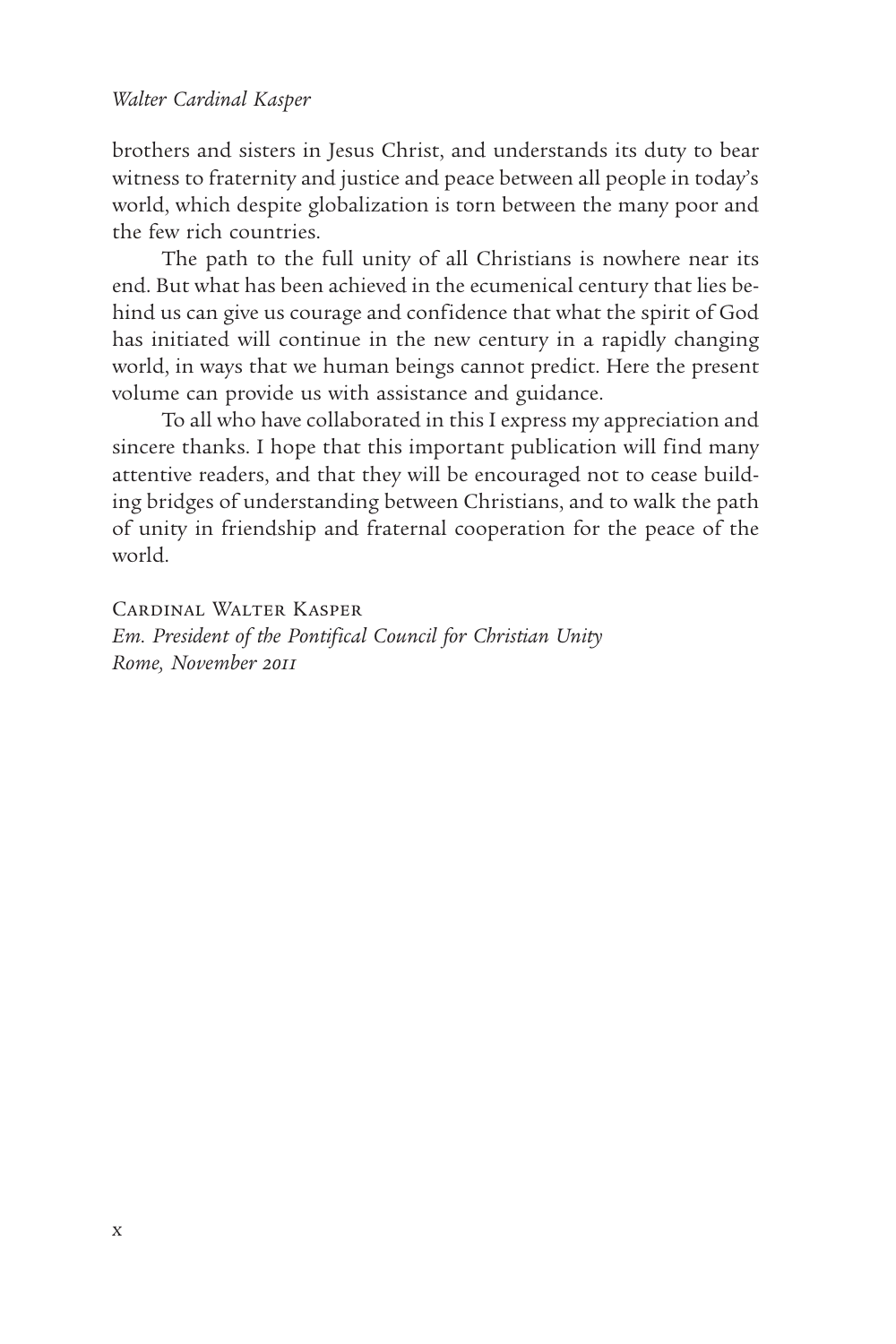### Acknowledgments

The editor owes a deep debt of gratitude to The Saint Paul Seminary School of Divinity of the University of St. Thomas, in St. Paul, Minnesota, for creating the context from which this book emerged, and encouraging its publication. Invited to spend the Spring 2010 semester as Scholar-in-Residence at the Seminary, one of my major responsibilities was to organize a three-day seminar/conference for colleagues. Seminary officials readily accepted the proposal that the theme for the conference relate to the centenary of the 1910 Edinburgh World Missionary Conference being celebrated in 2010, and the century of ecumenism that followed it.

I want to express my deep appreciation to the authors of the essays in this book, all of whom have contributed in substantial ways to different aspects of the ecumenical movement, for their willingness to participate in the Conference, and now to have their essays published here. A special word of thanks is offered to Walter Cardinal Kasper, for writing the Foreword to this book. His years of ecumenical leadership are appreciated throughout the Christian world.

Gratitude is owed to many persons related to the SPSSOD, in particular to David and Barbara Koch, whose generous support makes possible the "Scholar-in Residence" program; to Msgr. Aloysius Callaghan, Rector, for inviting me to take that position; to Dr. Christopher Thompson, Academic Dean, for his continual support for the conference; to Dr. Deborah Savage, Professor of Theology, for her enormous contribution to the organizational details of the conference, and seeing to the needs of the participants, and to Alexis Theis and the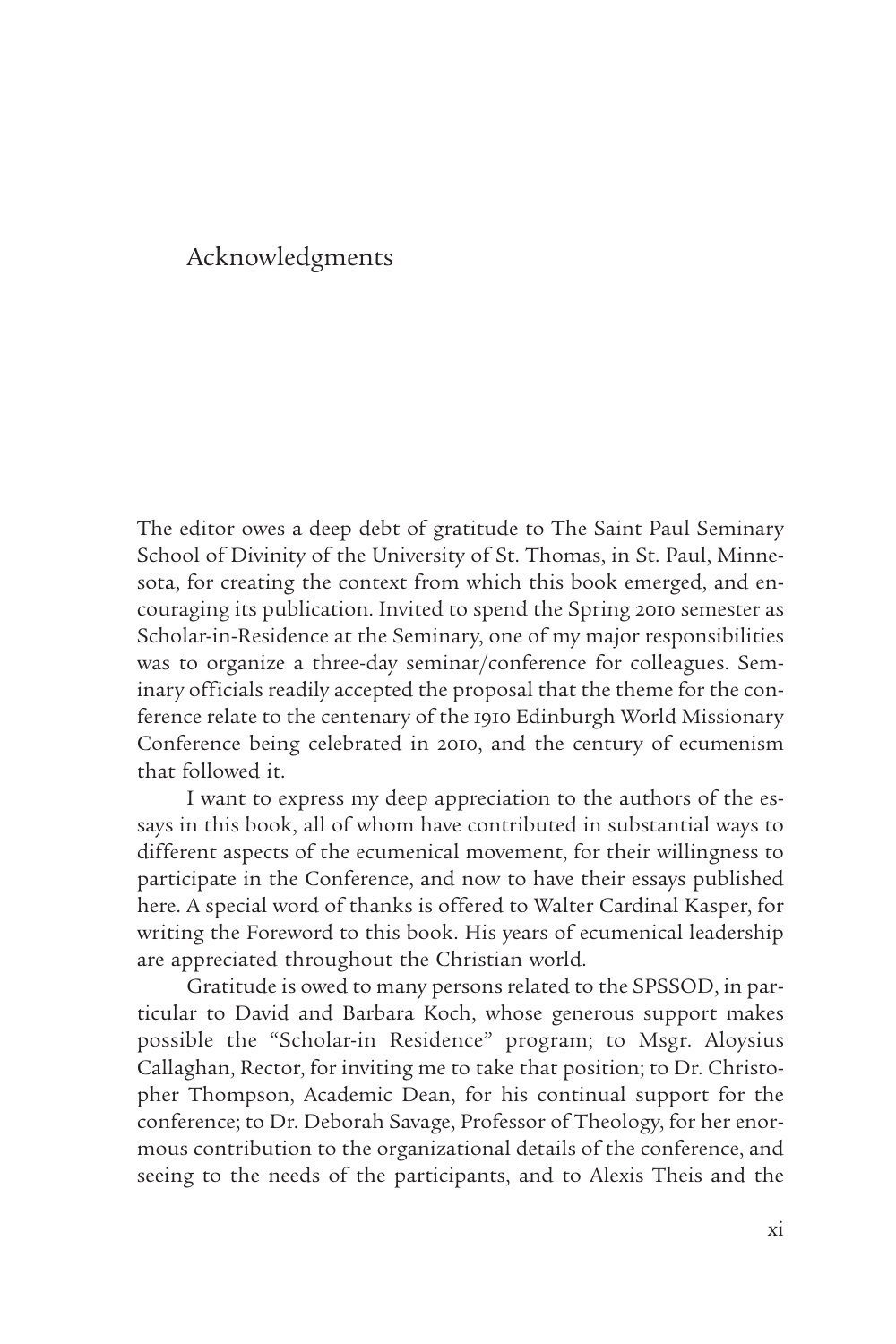### *Acknowledgments*

many other Seminary and School of Divinity students who assisted Dr. Savage in various ways; to Nancy Utoft, Director of Community Relations, and Nancy Sannerud, Assistant to the Dean. Gratitude is extended also to those who moderated conference sessions, including SPSSOD faculty Dr. Christian Washburn, Dr. Kenneth Snyder, Deacon Joseph Michalak, Dr. John Martens, Dr. Deborah Savage, Sr. Katarina Schuth, OSF, University of St. Thomas Theology Professor Dr. Philip Rolnick, Greater Minneapolis Council of Churches executive Dr. Gary Reierson, Dr. Margaret O'Gara, and Fr. Erich Rutten, campus minister at the University of St. Thomas and Ecumenical Officer of the Archdiocese of St. Paul and Minneapolis, who also organized the ecumenical prayer service held during the conference.

Anne Glynn-Mackoul, a member of the Central Committee of the World Council of Churches, was gracious enough to participate in the conference, to read and discuss the paper written by Peter Bouteneff when he was unable to come, and also to bring perspectives from her rich experience at the WCC to the discussion.

I want to thank Dr. A. Gabriel Esteban, then Provost, now President of Seton Hall University, for supporting my leave from Seton Hall in order to accept the invitation from Saint Paul Seminary; Dr. Gregory Burton, Associate Provost, for arranging technical details in regard to it; and Msgr. James Cafone, Minister of Seton Hall's Priest Community, for his support.

I am grateful to Mr. William J. Otskey, Manager of the Computer Training Center at Seton Hall University, and to Mr. Carmine Rizzi, seminarian at the Immaculate Conception Seminary, Seton Hall University, for their generous assistance in formatting the manuscript.

I am grateful also to Norman Hjelm and William Rusch, who encouraged the publication of lectures from the conference and, especially, to Mr. William B. Eerdmans Jr. for his support and willingness to publish this book.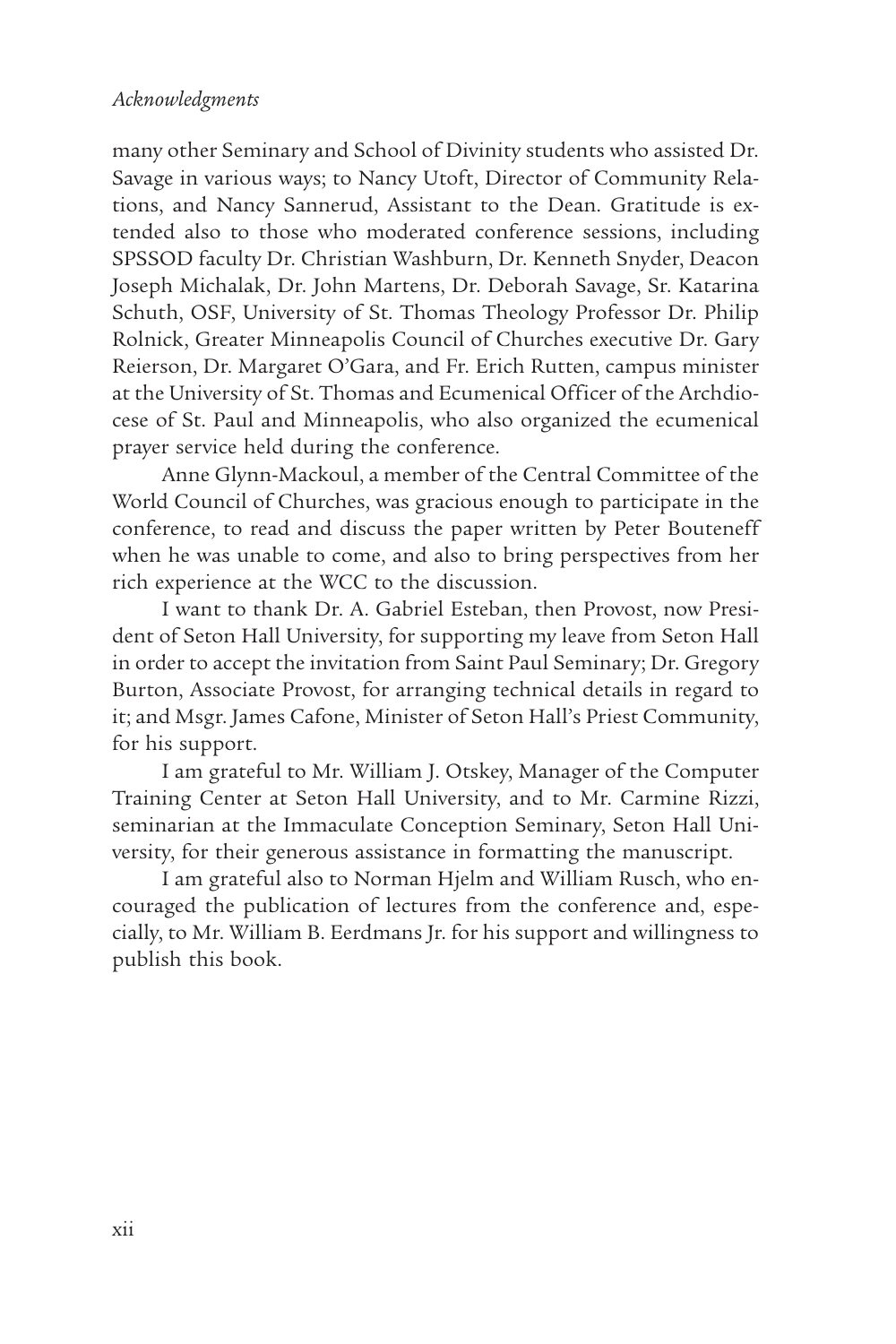# Abbreviations

| Anthology        | Michael Kinnamon and Brian E. Cope, eds., The Ecumenical<br>Movement: An Anthology of Key Texts and Voices. Geneva: WCC<br>Publications and Grand Rapids: Eerdmans, 1997.                                                                                                                    |
|------------------|----------------------------------------------------------------------------------------------------------------------------------------------------------------------------------------------------------------------------------------------------------------------------------------------|
| BEM              | Baptism, Eucharist and Ministry, Faith and Order Paper no. III<br>(1982), 25th Anniversary Printing. Geneva: WCC Publica-<br>tions, 1982-2007.                                                                                                                                               |
| Catechism        | Catechism of the Catholic Church, 1992.                                                                                                                                                                                                                                                      |
| DEM <sub>2</sub> | Nicholas Lossky et al., eds., Dictionary of the Ecumenical Move-<br>ment, 2nd edition. Geneva: WCC Publications, 2002.                                                                                                                                                                       |
| <b>GA</b>        | Harding Meyer and Lukas Vischer, eds., Growth in Agreement:<br>Reports and Agreed Statements of Ecumenical Conversations on a<br>World Level, Faith and Order Paper no. 108. New York/<br>Ramsey, NJ: Paulist Press and Geneva: World Council of<br>Churches, 1984.                          |
| GA II            | Jeffrey Gros, FSC, Harding Meyer, and William G. Rusch,<br>eds., Growth in Agreement II: Reports and Agreed Statements of<br>Ecumenical Conversations on a World Level, 1982-1998, Faith and<br>Order Paper no. 187. Geneva: WCC Publications and Grand<br>Rapids/Cambridge: Eerdmans, 2000. |
| GA III           | Jeffrey Gros, FSC, Thomas F. Best, and Lorelei F. Fuchs, SA,<br>eds., Growth in Agreement III: International Dialogue and Agreed<br>Statements, 1998-2005, Faith and Order Paper no. 204. Geneva:                                                                                            |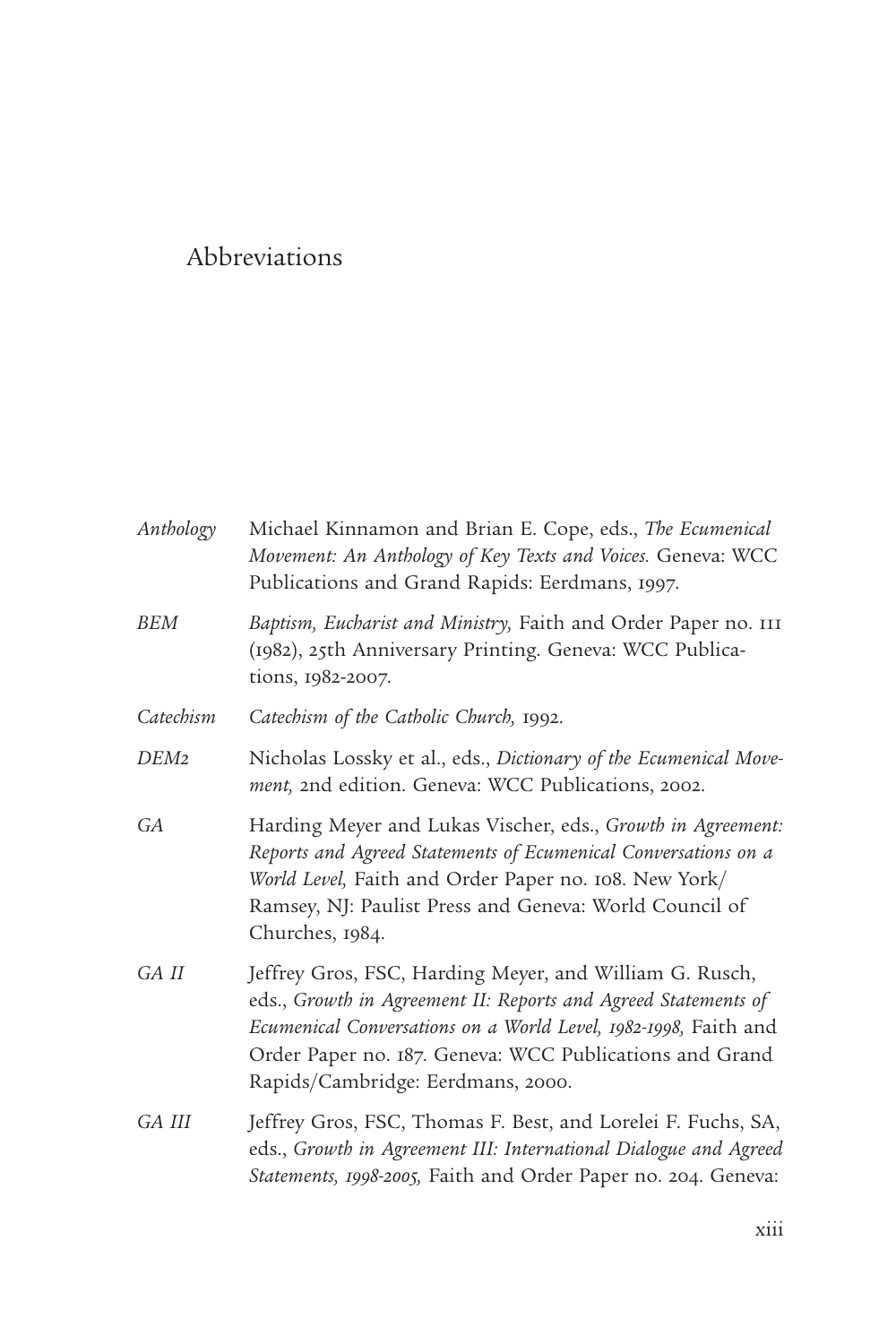|             | WCC Publications and Grand Rapids/Cambridge: Eerd-<br>mans, 2007.                                                                                                                                                                           |
|-------------|---------------------------------------------------------------------------------------------------------------------------------------------------------------------------------------------------------------------------------------------|
| GS          | Vatican II, Gaudium et Spes: Pastoral Constitution on the Church<br>in the Modern World, 7 December 1965.                                                                                                                                   |
| IS          | Pontifical Council for Promoting Christian Unity, Vatican<br>City, Information Service.                                                                                                                                                     |
| <i>JDDJ</i> | The Lutheran World Federation and the Roman Catholic<br>Church, Joint Declaration on the Doctrine of Justification (1999).<br>Grand Rapids: Eerdmans, 2000.                                                                                 |
| LG          | Vatican II, Lumen Gentium: Dogmatic Constitution on the<br>Church, 21 November 1964.                                                                                                                                                        |
| UUS         | Encyclical Letter Ut Unum Sint of the Holy Father John<br>Paul II on Commitment to Ecumenism, 1995.                                                                                                                                         |
| WCFO5       | Thomas F. Best and Günther Gassmann, eds., On the Way to<br>Fuller Koinonia: Official Report of the Fifth World Conference on<br>Faith and Order, Santiago de Compostela, 1993. Faith and Order<br>Paper no. 166. Geneva: WCC Publications. |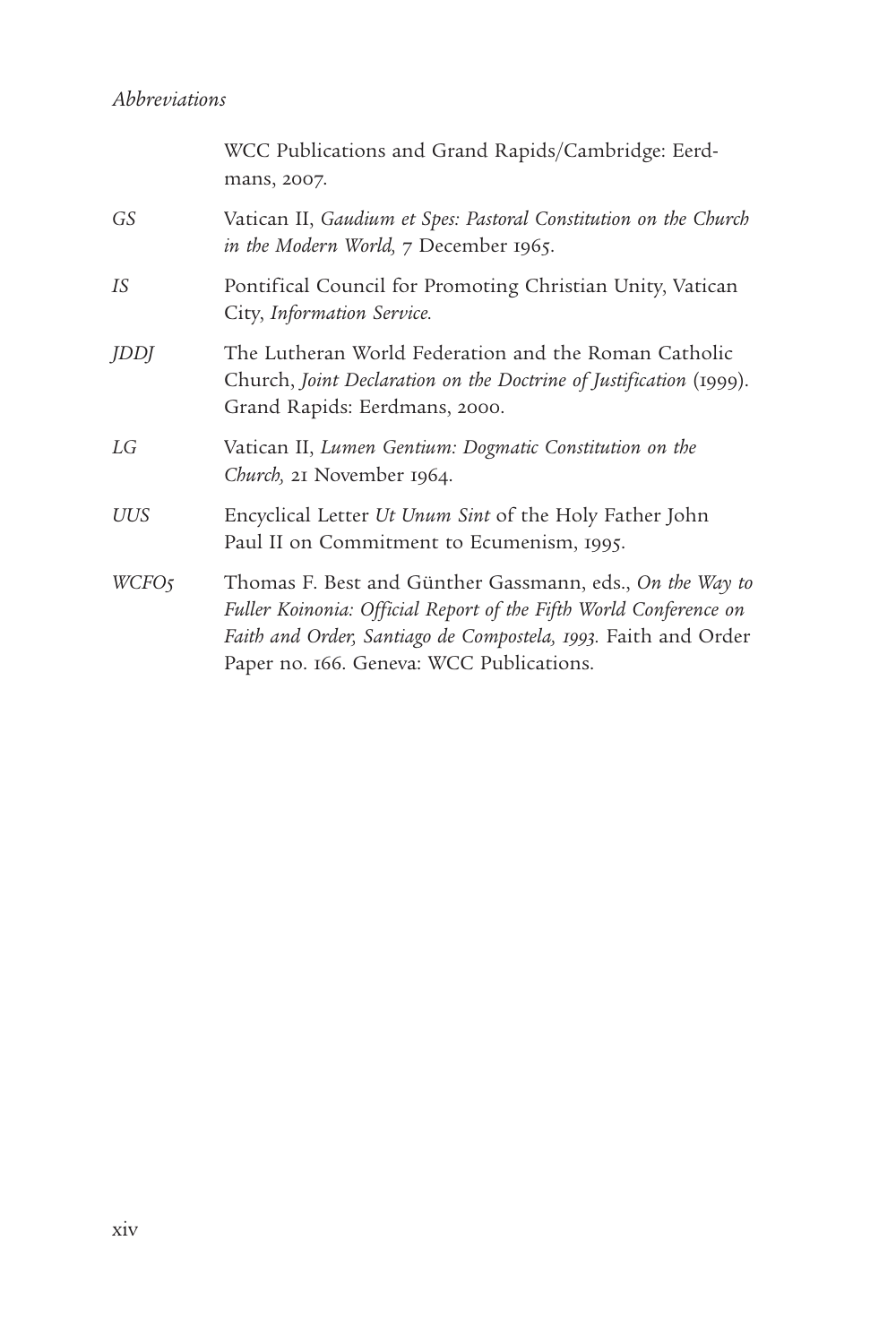## Perspective: With Gratitude for a Century of Ecumenism

1. The centenary of the 1910 World Missionary Conference at Edinburgh, Scotland is a time to celebrate a very significant development in modern church history. During the century since that event, many Christians have confronted together the divisions among them that started long ago. They have sought to respond to the prayer of Christ for his disciples, "that they may all be one . . . so that the world may believe" (John 17:21). It has been a century of ecumenism.

2. During the past century, the conviction has gradually taken hold in the minds and hearts of Christians that divisions are a scandal and an obstacle to the proclamation of the gospel, and that unity must characterize relationships among the followers of Christ.

3. The 1910 Edinburgh Conference was convened to address the subject of world mission, and so it did. At the same time the one and only decision taken by the conference, and passed by a resounding acclamation, was the decision to establish a continuation committee. With this decision and vote, "The conference, apparently spontaneously, began to sing the doxology in relief and jubilation." J. H. Oldham, the secretary of the conference, recalled fifty years later that this "was the turning point in the history of the ecumenical movement."<sup>1</sup> Shortly after,

1. For these citations see Brian Stanley, *The World Missionary Conference, Edinburgh 1910* (Grand Rapids/Cambridge: Eerdmans, 2009), p. 300.

This statement was developed with the collaboration of some participants in the St. Paul Conference, on a "Century of Ecumenism," June 17-19, 2010, and read by Dame Mary Tanner at the ecumenical prayer service during the conference.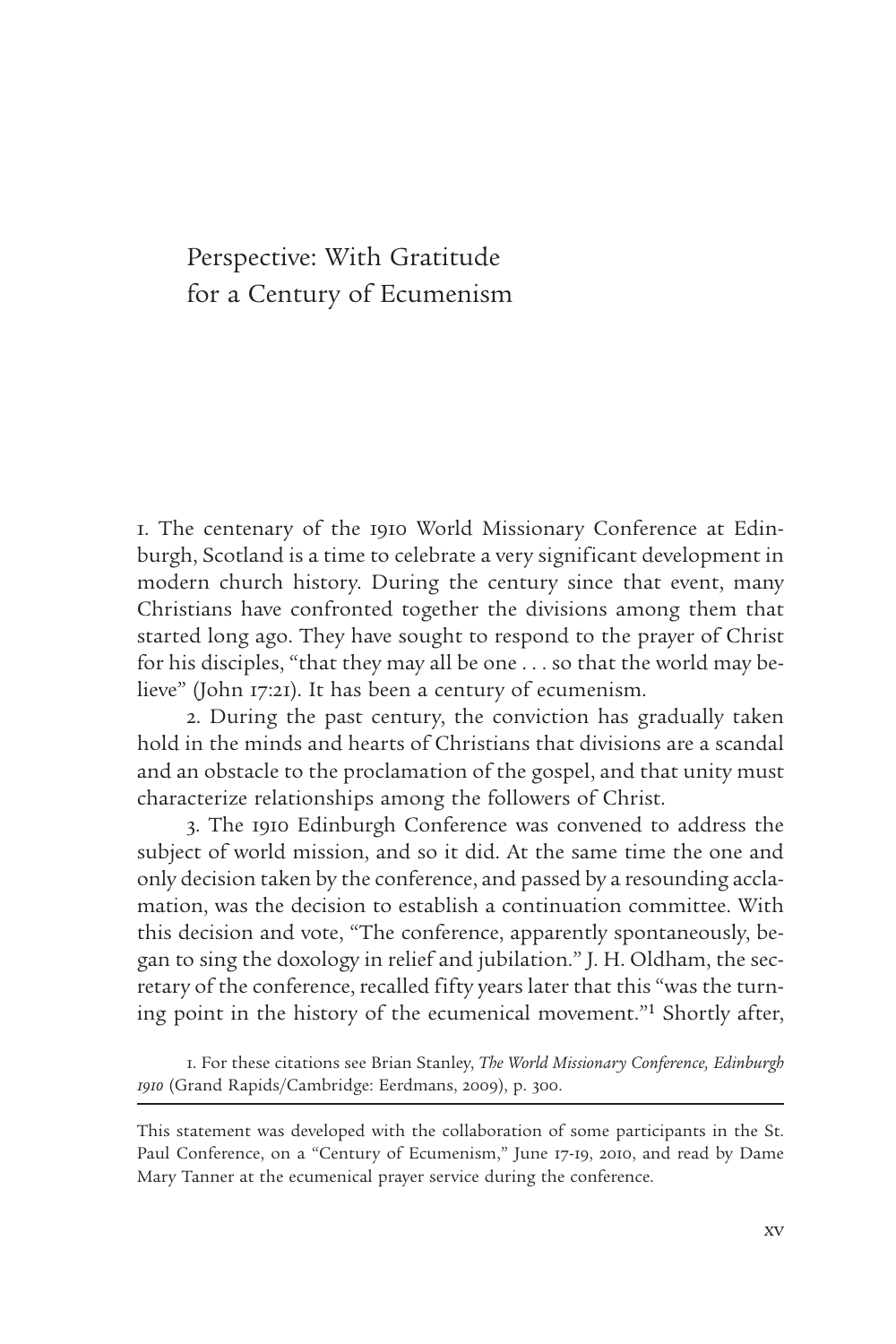#### *Perspective*

some who had participated in Edinburgh 1910 began to promote the Faith and Order movement, insisting that attention to doctrinal issues was necessary if Christian cooperation was to develop, whether in matters of mission, or in service to each other and to the world. These movements of mission, service, and faith and order helped to fashion the modern ecumenical movement.

4. The movement since Edinburgh 1910 has flourished in ways too numerous to mention. It has radically changed the relationships between separated Christians. Within the World Council of Churches since 1948, and in councils of churches on the national, regional, and local levels, with all their strengths and limitations, Christians have come together to seek common cause and to give witness to the gospel for the benefit of society. During this century, there have been numerous examples of church unions. A particularly significant one was the founding of the Church of South India in 1947, which for the first time united this broad range of church traditions: Anglican, Methodist, Reformed, and Congregationalist. Countless ecumenical dialogues have taken place, especially since the Second Vatican Council. They continue to produce helpful reports, challenging the churches to reconsider and overcome the theological conflicts of the past, which were often shaped in the heat of polemics. The convergence text, *Baptism, Eucharist and Ministry* (1982), from the multilateral conversation in the Faith and Order Commission of the World Council of Churches, has influenced many other ecumenical advances. In the same way the bilateral conversation between the Lutherans and Catholics led to the signing of the *Joint Declaration on the Doctrine of Justification* (1999) and has also been officially endorsed by the World Methodist Council (2006). These are only two of the many major results of the theological dialogue.

5. At the same time, those involved in that movement would admit that there is no easy road to unity. While numerous obstacles to unity have been overcome, there are still significant obstacles that continue to keep Christians divided. But that must not detract us from celebrating the important achievements and steps towards unity that have come about through the ecumenical movement.

6. We can look back over a century of ecumenism with a sense of gratitude, being ready, like those gathered at Edinburgh one hundred years ago, to sing the doxology with a sense of "relief and jubilation." Not just for something that, like then, had just begun, but, now, for much that has been accomplished. For in this ecumenical movement,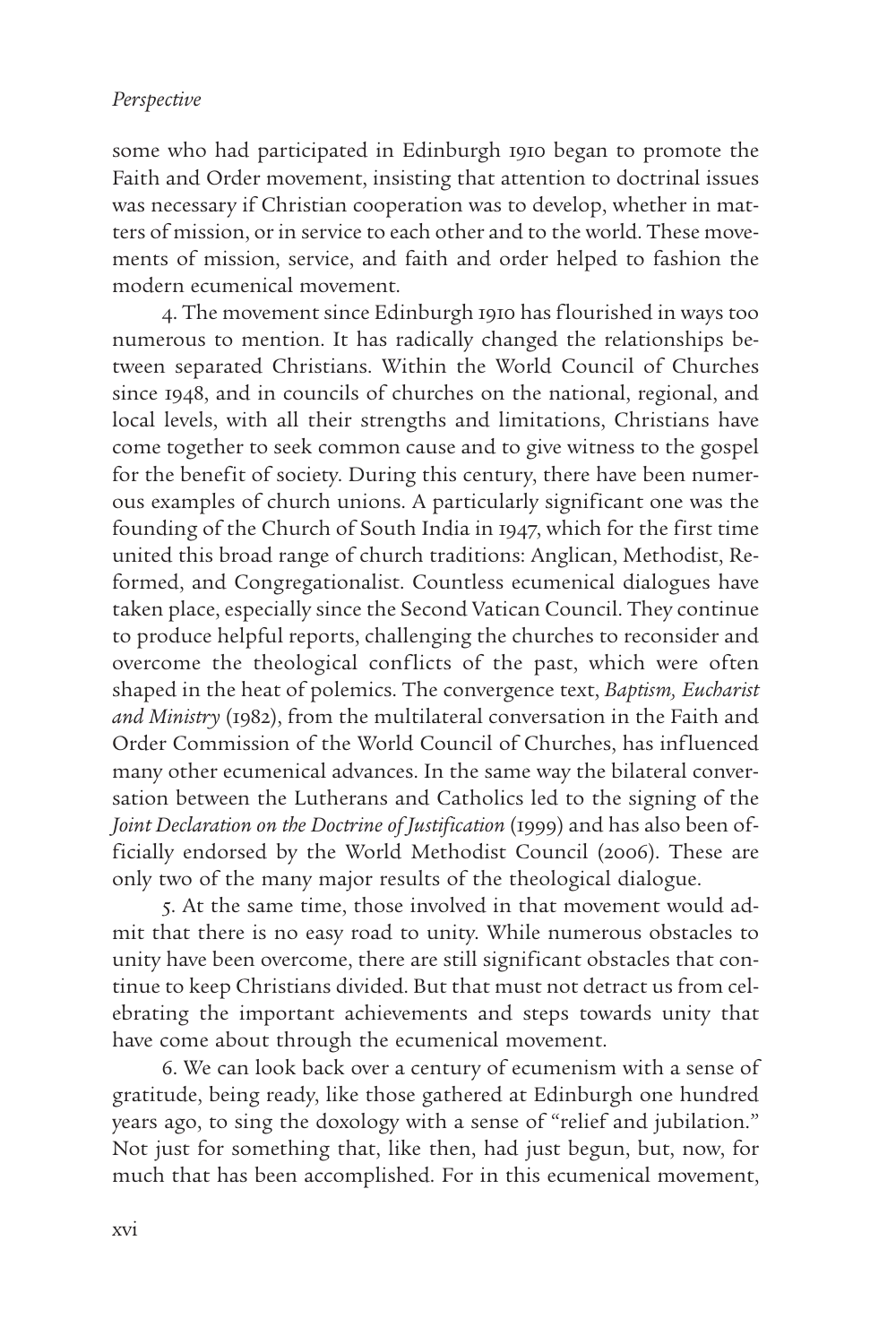"fostered by the grace of the Holy Spirit" (*Unitatis redintegratio* 1), we have witnessed that the Spirit has moved Christians closer to one another and therefore to Christ.

7. There are many types of ecumenical activity that contribute to the movement towards unity, and are necessary on our common journey. The conference these days focuses primarily on one specific part of the ecumenical movement: the international doctrinal conversations, both bilateral and multilateral, which have served the ecumenical movement in a very particular way. The dialogues are vital and irreplaceable instruments in the cause of Christian unity, because they have sought, and in many ways succeeded, to clarify issues at the root of historic divisions, and new issues that have emerged and continue to emerge in the course of our history of separation. Even churches that do not see the goal of visible unity as the goal of the dialogues have deepened their mutual understanding and their ability to relate with fellow Christians in common witness. The results of dialogues are assisting churches and communions, still separated from one another, in their efforts to proclaim together in our generation, the one apostolic faith which is the basis of unity. The results of dialogue need to be received more and more into the life of separated churches, so that they continue to help create bonds of reconciliation between them.

8. So, for what has already been accomplished through dialogue over many decades we give thanks. For the achievements of a century of ecumenism we make our own the words of the Psalmist: "I will give thanks to the Lord with my whole heart;  $\ldots$  I will sing praise to your name, O Most High" (Ps. 9:1, 2).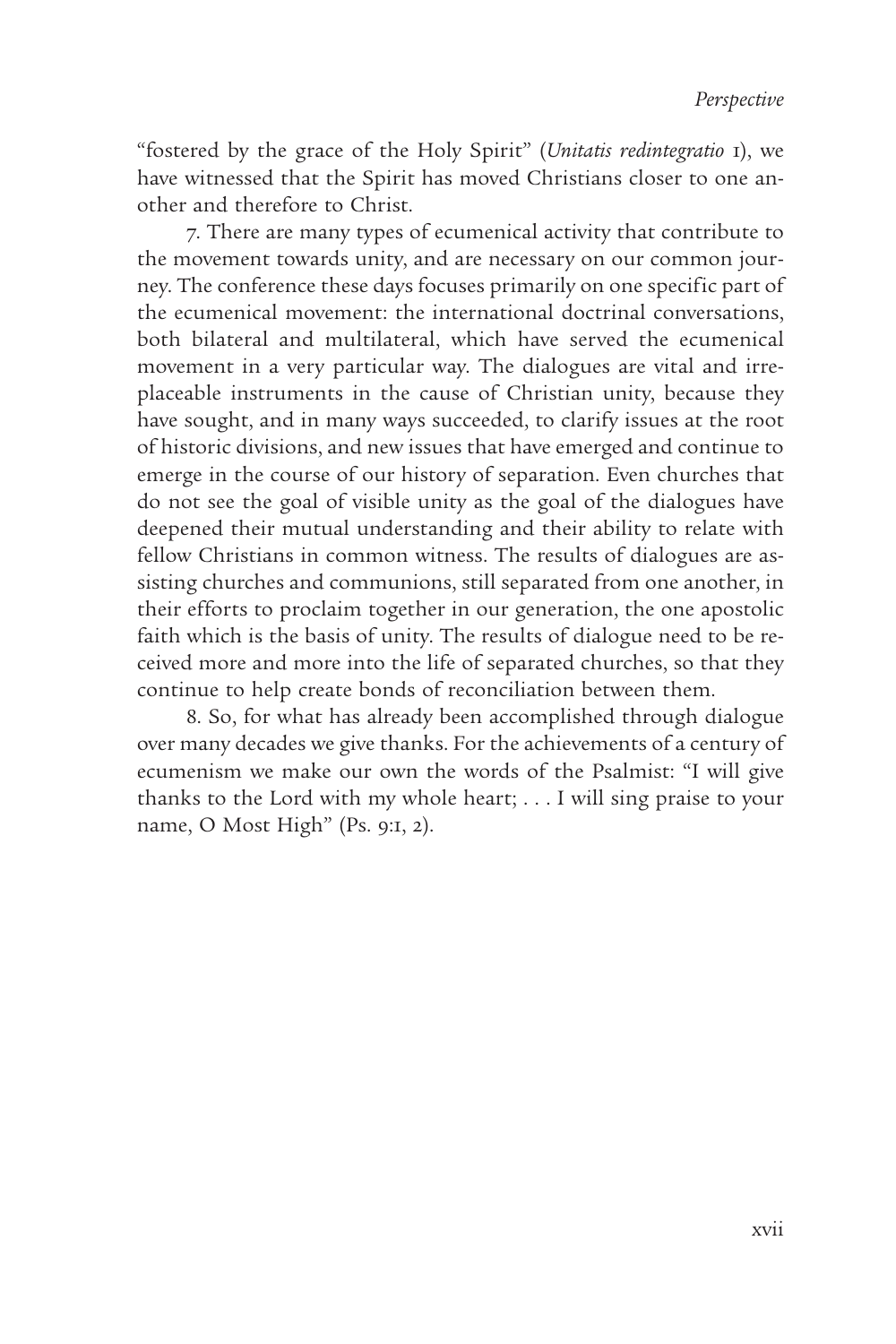### Introduction

This book originated at a conference held at St. Paul Seminary School of Divinity in St. Paul, Minnesota, June 17-19, 2010, to commemorate the centenary of the 1910 World Missionary Conference in Edinburgh, Scotland. The Edinburgh Conference, though focused on mission, was also a major catalyst of the modern ecumenical movement. In that sense the centenary also marks a century of ecumenism. The book presents the papers given at the conference.

Two motivations led to commemorating the centenary and to focus on exploring the achievements of a century of ecumenism. First, Edinburgh 1910 set in motion movements that have contributed to the healing of divisions between long-separated churches and communions, a process in some way touching the whole Christian world. Commemorating this milestone would give an opportunity to review some of the major steps taken during that century toward the reconciliation of divided Christians, and to ascertain what has been achieved so as to be able to build on these developments in the continuing quest for Christian unity. Second, this century of ecumenism has produced significant results, not least through dialogue. But the reports of dialogues are too often little known, analyzed, and received into the life of the churches. This would be an opportunity to contribute to making these results better known.

The history of the ecumenical movement during that century is great and diverse, with achievements (and failures) in many areas, too many to take account of here. Therefore we focus here on just one significant ecumenical arena, namely, the international ecumenical theological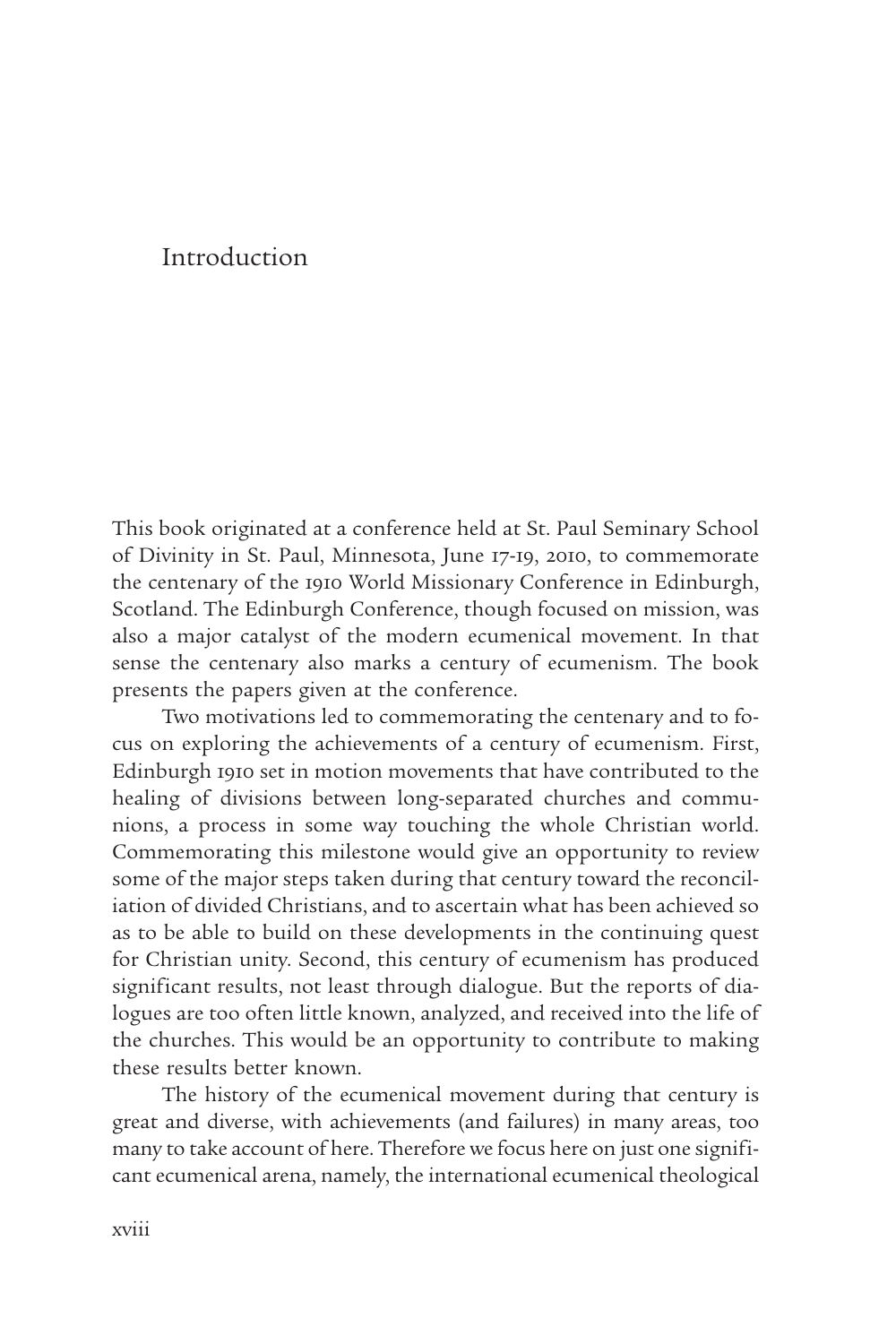dialogues. This volume treats both the multilateral dialogue of the Commission on Faith and Order of the World Council of Churches, which involves theologians of many Christian churches and traditions, and also international bilateral dialogues, co-sponsored by two churches or communions.

While many types of ecumenical contact and involvement contribute to breaking down the walls of separation between Christians, it was seen from the beginning that ecumenical theological dialogue to resolve doctrinal questions over which Christians have divided was urgent and fundamental. This was recognized by some participants at the 1910 Edinburgh Conference. That Conference itself did not include discussion of doctrinal questions on its agenda, knowing how divisive they were. But some who were there, inspired by the spirit of cooperation that the World Conference fostered, and convinced that this cooperation could develop seriously only if divisive doctrinal issues were faced, started immediately afterwards to plan for a world conference on matters of faith and order. Multilateral dialogue became a prominent and important ecumenical instrument in the first half of the century of ecumenism, though there were some bilateral dialogues during this period as well.

The Second Vatican Council (1962-65), with its Decree on Ecumenism, committed the Catholic Church to the modern ecumenical movement that had developed since Edinburgh 1910. The Decree pointed to "dialogue between competent experts from different churches and communities" (no. 4) as a main feature of ecumenism. Even during the Council, the Catholic Church began to engage in the multilateral dialogue. In cooperation with the WCC, the Secretariat for Promoting Christian Unity helped arrange for Catholic biblical scholar Raymond Brown to address one of the sessions of the 1963 Fourth World Conference on Faith and Order, in which five Catholic observers sent by Rome also participated. Also, steps were taken during Vatican II that led to the beginning of bilateral dialogue between the Roman Catholic Church and some Christian world communions shortly after the Council ended. Bilateral dialogue became an important ecumenical instrument for the churches in the second half of this century of ecumenism, and a prominent feature of the Catholic Church's ecumenical activity.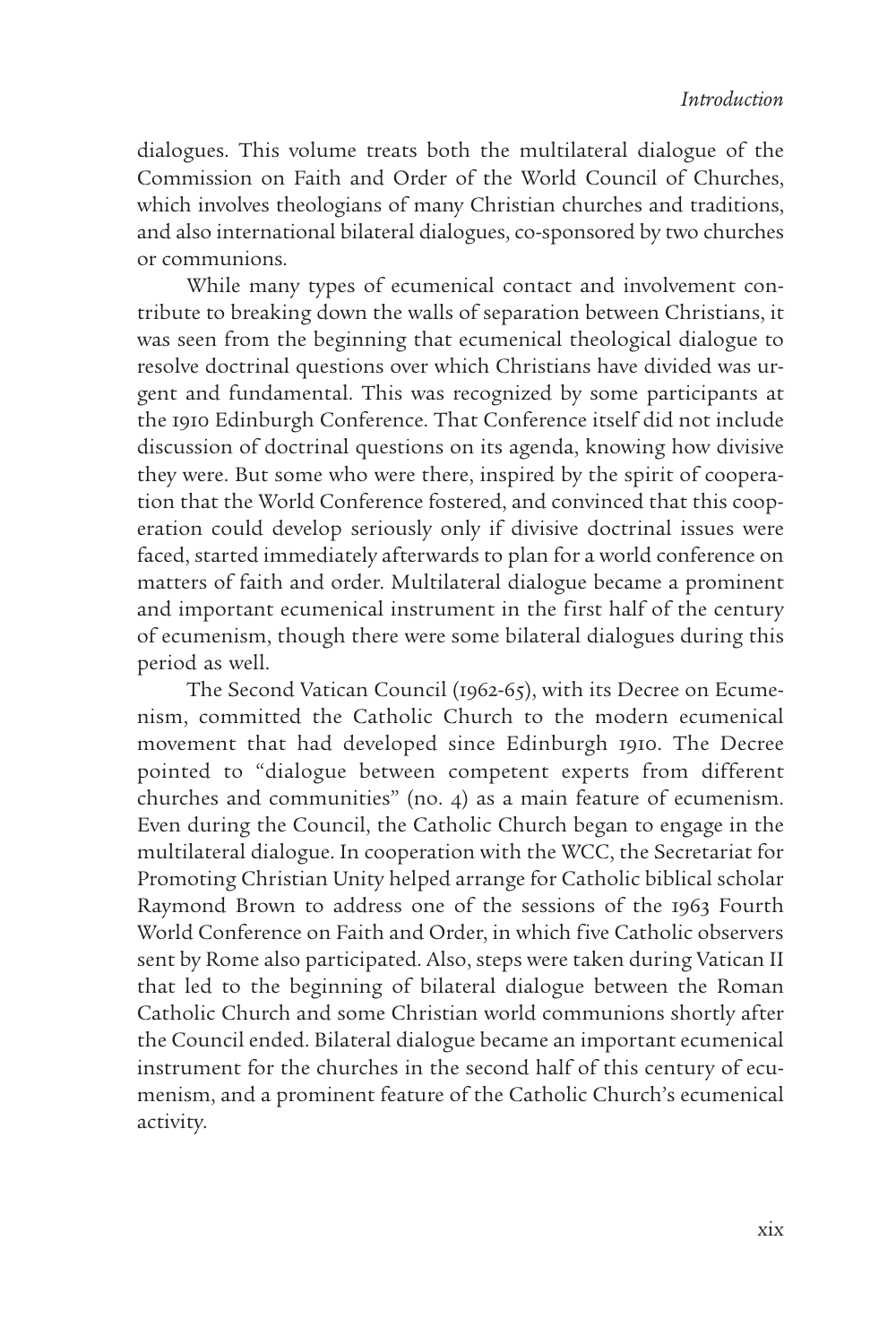### A New History

The chapters of this book convey many results of decades of ecumenical contact and dialogue. In contrast to the previous centuries of division among Christians, the ecumenical movement over the last century has spurred the beginnings of a new history in the relationships between separated churches. The results of the dialogues described herein point to some of the important chapters of this new history now developing.

The dialogues have published numerous reports over the decades, and collections of these reports published over the years provide convenient access to them. To mention just a few, in regard to multilateral dialogue two documentary histories of the Faith and Order movement have been published, one covering the period 1927-1963, and the other 1963-1993. These are mentioned in the Faith and Order essays in Part I of this book. These documentary histories show the major themes treated in that movement over decades, and many more reports have been published by Faith and Order since 1993. The reports issued by international bilateral dialogues since Vatican II have been published in thick collections such as the *Growth in Agreement* series published in 1984, 2000, and 2007, often cited in the essays in Part II. New bilateral reports produced in the last several years could already fill a fourth volume in that series if that were undertaken. And in both cases, multilateral and bilateral, one can find other volumes that have collected the results of dialogue.

Though obviously distinct, bilateral and multilateral dialogues are also interrelated. A forum on bilateral dialogues has met periodically since 1978, to assist the churches in fostering some common perspectives in the dialogues, and to help promote common directions in multilateral and bilateral dialogue, as both contribute, though in different ways, to the search for a common understanding and expression of the one Apostolic Faith. The Faith and Order convergence text, *Baptism, Eucharist and Ministry* (1982), for example, resulting from fifty-five years of dialogue, has presented a level of convergence on these three fundamental areas that has proven useful for bilateral dialogues. On the other hand, bilateral dialogues between two churches can deal directly with issues separating the two, in a way that multilateral dialogue cannot. They also can provide insights that can be useful in the multilateral dialogue.

It has often been lamented that while the dialogues have pub-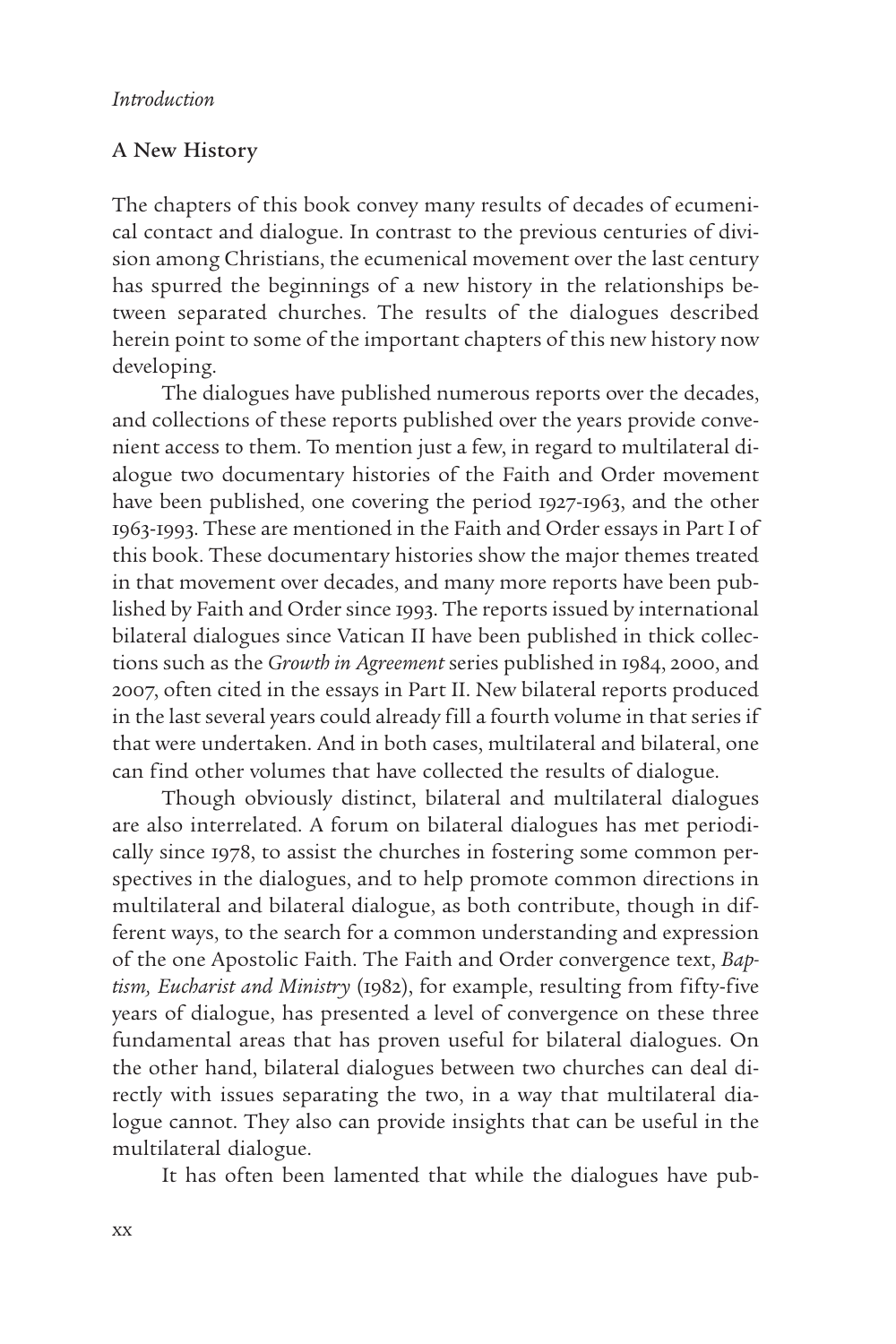lished significant reports, many church leaders and church members do not know them adequately enough, and not much has been done with them. More *analysis* of these dialogue reports, and accounts of what they have achieved, are needed in order to highlight ways in which they have addressed old theological conflicts relating to divisions that took place centuries ago and have helped to resolve them, and to show how they have contributed to increased mutual understanding among the churches, and to fostering Christian unity today. The results of dialogues can also help us to see some of the lines developing in this new history of the relationships between Christian churches. They can assist the churches in formulating the theological argumentation regarding the next steps forward as these new relationships develop.

New projects of analysis are beginning to emerge. A recent and very important analysis of dialogue results is found in Walter Cardinal Kasper's *Harvesting the Fruits: Basic Aspects of Christian Faith in Ecumenical Dialogue* (2009), to which several essays in this book refer. *Harvesting the Fruits* addresses four international bilateral dialogues, the first four undertaken by the Catholic Church after Vatican II: with the Lutheran World Federation, the World Methodist Council, the Anglican Communion, and the World Alliance of Reformed Churches. Involving a long process of study by the Pontifical Council for Promoting Christian Unity over many months, initiated and led by the Cardinal, *Harvesting the Fruits* offered an extensive analysis of the way each of these dialogues, and the four together, have treated basic issues at the center of ecumenical dialogue, and suggested implications of these results for reception.

Though its method is very different, this volume adds another effort to show the effectiveness of dialogue. It includes analyses of international dialogue, both multilateral and bilateral. The eleven bilateral dialogues involving the Catholic Church presented in this book include, in addition to those just mentioned with Lutherans, Methodists, Anglicans, and Reformed, also those with Eastern Orthodox and Oriental Orthodox Churches, with other communions of the Reformation heritage such as the Baptist World Alliance, the Christian Church (Disciples of Christ), and the Mennonites who continue the Anabaptist heritage of the Reformation and are today known as a historic peace church, as well as dialogues with those making an impact more recently, such as Pentecostals and Evangelicals. The range of dialogues analyzed here, and found in one volume, is unique.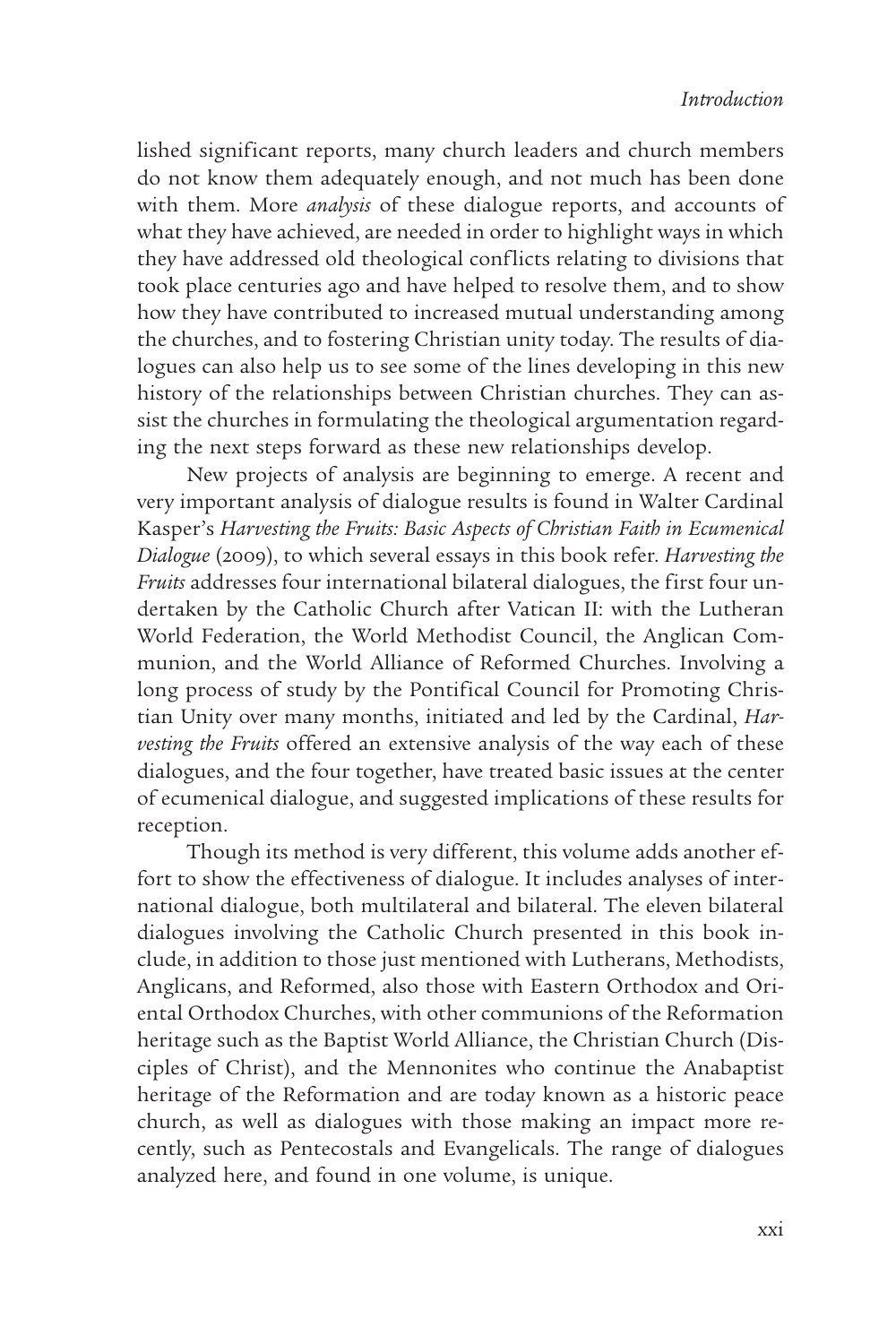### The Structure of the Book

The book consists of two parts. Part I, "Achievements of International Multilateral Dialogue," provides two analyses of the evolution and accomplishments of Faith and Order over the century, within the context of the World Council of Churches. One is by Mary Tanner, a former moderator of the Faith and Order Commission and a current WCC President. And since Roman Catholic theologians have participated in Faith and Order as voting members from 1968, the other is by William Henn, OFM Cap, a current member of the Commission. The Faith and Order movement, which grew out of Edinburgh 1910, was a key factor, along with others, that contributed to the founding of the WCC. But since the WCC's formation in 1948, it has been the context within which Faith and Order has been based. Thus Part I begins with two analyses of the contributions and limits of the WCC. They are given by Wesley Ariarajah and Peter Bouteneff, both of whom gave years of service working at the WCC headquarters in Geneva.

Part II explores "Achievements of International Bilateral Dialogue following the Second Vatican Council." Observer-delegates and guests at Vatican II helped to relate the various churches, Christian world communions, and/or the World Council of Churches from which they came, to the Catholic Church. Good relations, which did not exist before, began to develop even at Vatican II. This soon led to the beginnings of international bilateral dialogues between some of those churches and the Catholic Church just after the Vatican Council. As already mentioned, international bilateral dialogues have been among the most notable developments in the second half of this century of ecumenism, and various churches and Christian world communions have engaged in bilateral dialogues with one another in this same period. This volume, however, concentrates only on bilaterals in which the Roman Catholic Church has participated since Vatican II. Nor does it give much attention to the many significant national dialogues over the decades, although the appendix that is part of Jared Wicks' presentation (chapter 5) illustrates, in one bilateral relationship, the fact that could also be found in others, that these dialogues have also produced important results during this century of ecumenism. Nonetheless, analyses of eleven international dialogues are presented here.

While the encounter of the observers of various churches and communions with the Catholic Church at Vatican II represented an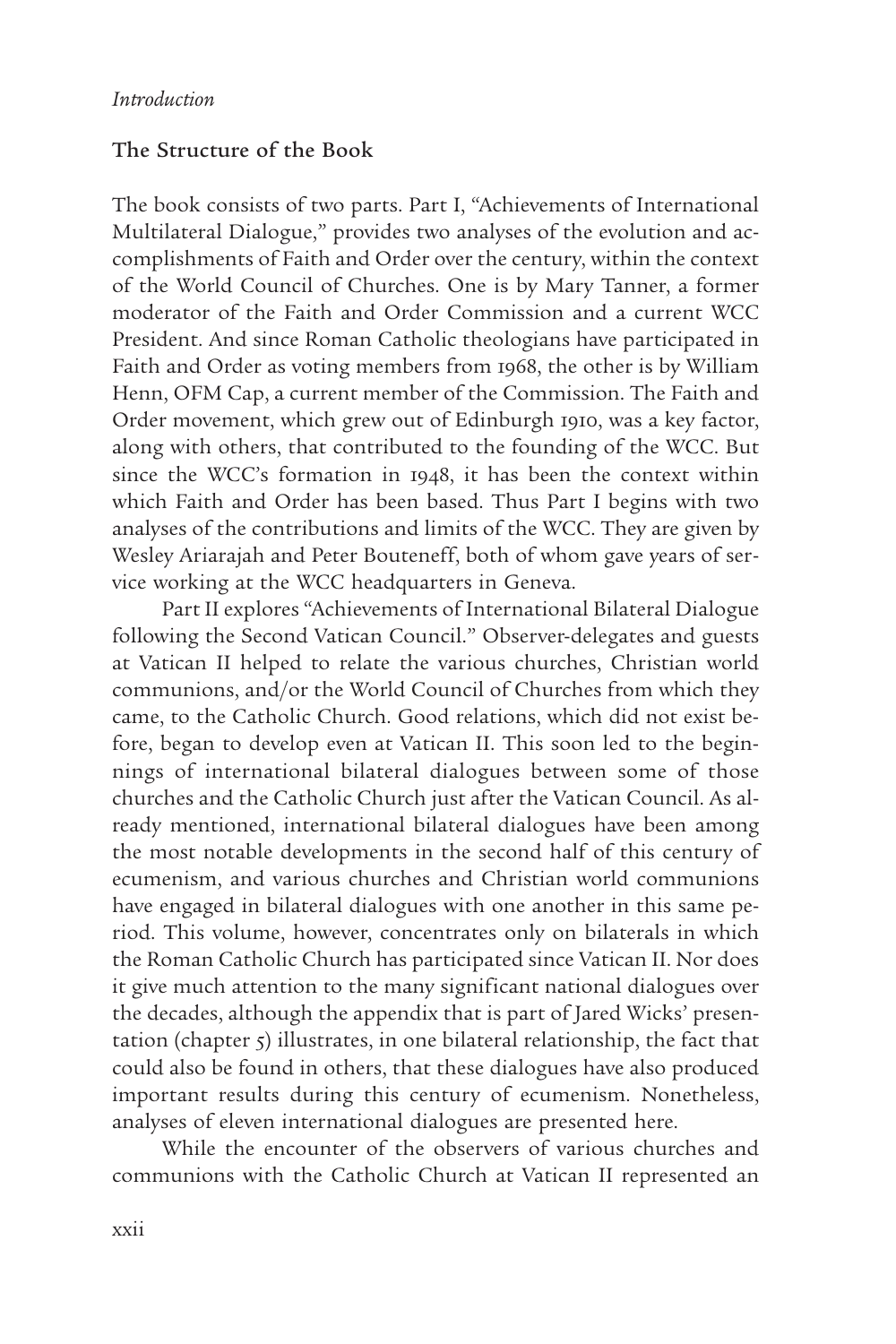initial step in a new relationship, the start of formal dialogue represented a major step in that new relationship, a mutual determination to deal with the theological issues over which they are divided. Each dialogue began when the co-sponsors judged that it was time to engage in dialogue. The two partners decided together on the subject matter to be followed. In some cases the decision to engage in dialogue was the first major step in the new relationship, as was the case, for example, with the first two dialogues, which began in 1967, those of the Catholic Church with the Lutheran World Federation and with the World Methodist Council. In other cases, significant events in their new relationships took place years before the beginning of formal dialogue. The Orthodox–Roman Catholic international dialogue began in 1980. But already in their 1965 common declaration, Pope Paul VI and Ecumenical Patriarch Athenagoras I took a dramatic step of canceling the historic excommunications of 1054, and, around the same time, both began to describe the other as a "sister church." The dialogue between the Catholic Church and the six families of Oriental Orthodox churches together began in 2003. But major steps fostering new relationships began decades before. The common Christological declarations of Popes and some Patriarchs of Oriental Orthodox churches, signed during the 1970s to 1990s, confessing together the same faith about Jesus Christ, already contributed to healing divisions that took place centuries earlier over the Christological language of the Council of Chalcedon (451).

The bilateral dialogues are presented here in chronological order, according to the year in which the actual dialogue began. Each dialogue is treated according to its own history and dynamics, and not in relationship to another, or others. Each author was asked to illustrate the achievements of a particular bilateral dialogue since its beginning after Vatican II. Since some dialogues continued quickly into subsequent phases, they produced more reports, while for others there was a hiatus of years before a next phase began. Each dialogue in its own way comprises a rich story, and the authors sometimes focused on particular aspects of that story as a way of giving a sense of the achievements of the whole dialogue. The achievements of the dialogues, as interpreted by these authors, provide some indication of where the partner churches are now in their mutual relationship.

Among the contributing authors, three have been co-chairs of the international bilateral dialogue of which they write, and five have served on multiple phases of the dialogue. Nine have participated also in other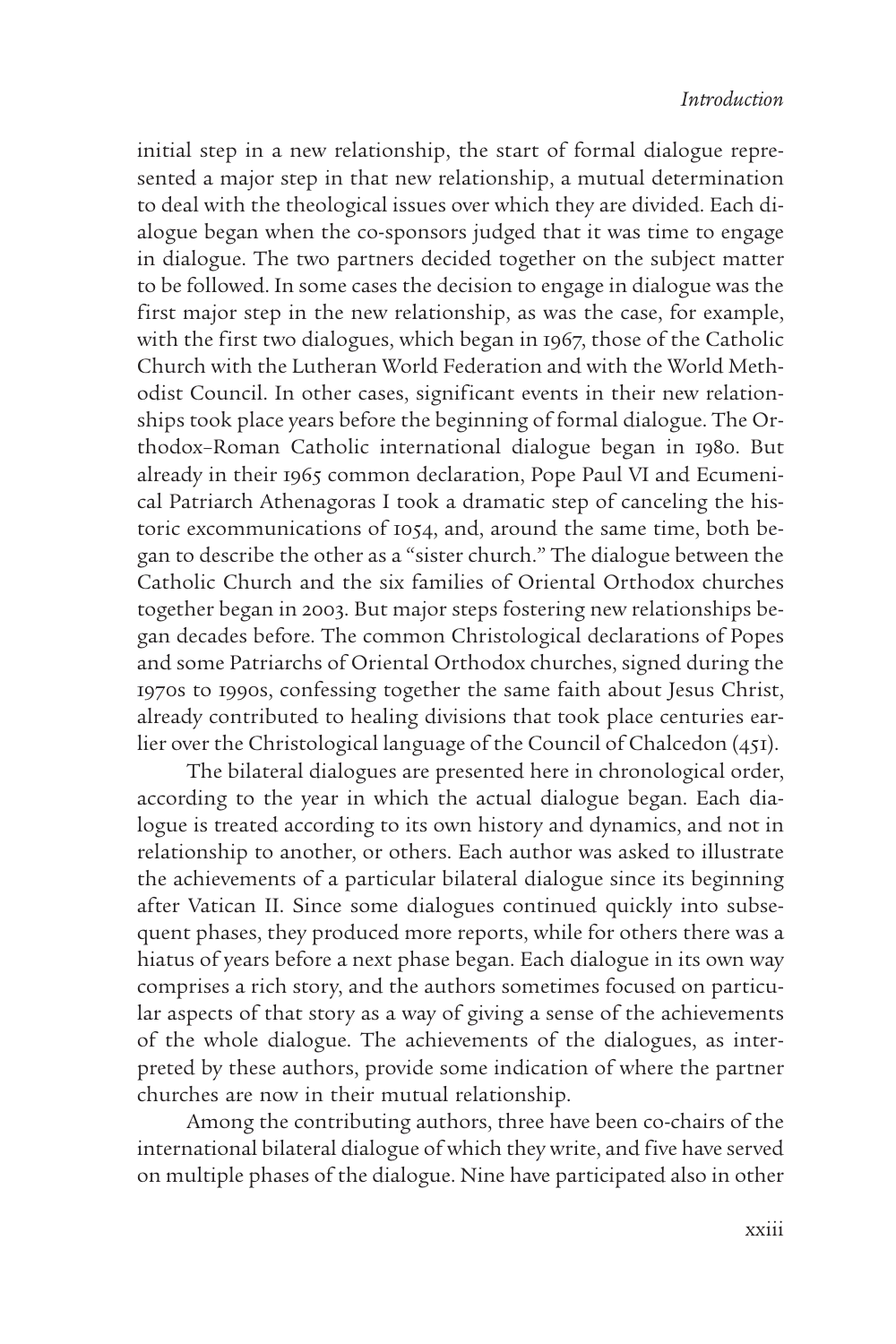#### *Introduction*

international and/or national bilaterals. Ten (including the presenters of Faith and Order in Part I) have served in both bilateral dialogue and Faith and Order (see the list of contributors at the end of the book). At the conference at which these essays were first given, the authors were asked to make their presentation in a framework of thirty minutes. In most cases, their presentations have been revised and sometimes amplified for this book. In important ways, but not in the order in which the essays are presented, the book follows some of the pattern of the St. Paul conference. The generous resources provided for the conference enabled it to include four presentations in Part I, and eleven bilateral dialogues in Part II, including, in the case of three bilaterals, two presentations, one from each side. The book follows this pattern as well.

New international dialogues involving the Catholic Church have begun in each decade since Vatican II, and those that began earlier have gone into multiple phases. Two began in 1967. The dialogue with the Lutheran World Federation is presented by Jared Wicks, SJ, who participated in two phases of the dialogue, and also by William Rusch, who took part in the USA Lutheran–Roman Catholic dialogue. The Methodist–Roman Catholic dialogue is described by Geoffrey Wainwright, who has been its co-chair from 1986 until now, and by Lorelei Fuchs, SA, a member of that joint commission since 2005. Two began in 1970: the Anglican–Roman Catholic international dialogue, discussed by Donna Geernaert, SC, a participant in the International Anglican–Roman Catholic Commission on Unity and Mission, and also the Reformed– Roman Catholic dialogue, presented by John Radano, co-secretary of the second and third phases of that dialogue. The Pentecostal–Roman Catholic dialogue began in 1972. Cecil M. Robeck, co-chair since 1992, and Ralph Del Colle, a member of its most recent fifth phase, analyze its achievements. Evangelical–Roman Catholic dialogue began, first with Evangelical leaders in 1977, and then in 1993 co-sponsored by the World Evangelical Alliance. Jeffrey Gros, FSC, who participated in the latter phase, shows results of both. Dialogue between the Roman Catholic Church and the Christian Church (Disciples of Christ) also began in 1977; Margaret O'Gara, a member from 1983 until now, presents its achievements. In 1980, an international dialogue between the Roman Catholic Church and the Orthodox Church began, and it is analyzed here by Ronald Roberson, CSP, a member of the USA Orthodox–Roman Catholic dialogue. Baptist–Roman Catholic dialogue started in 1984, and its results are presented by Susan Wood, SCL, a member of the re